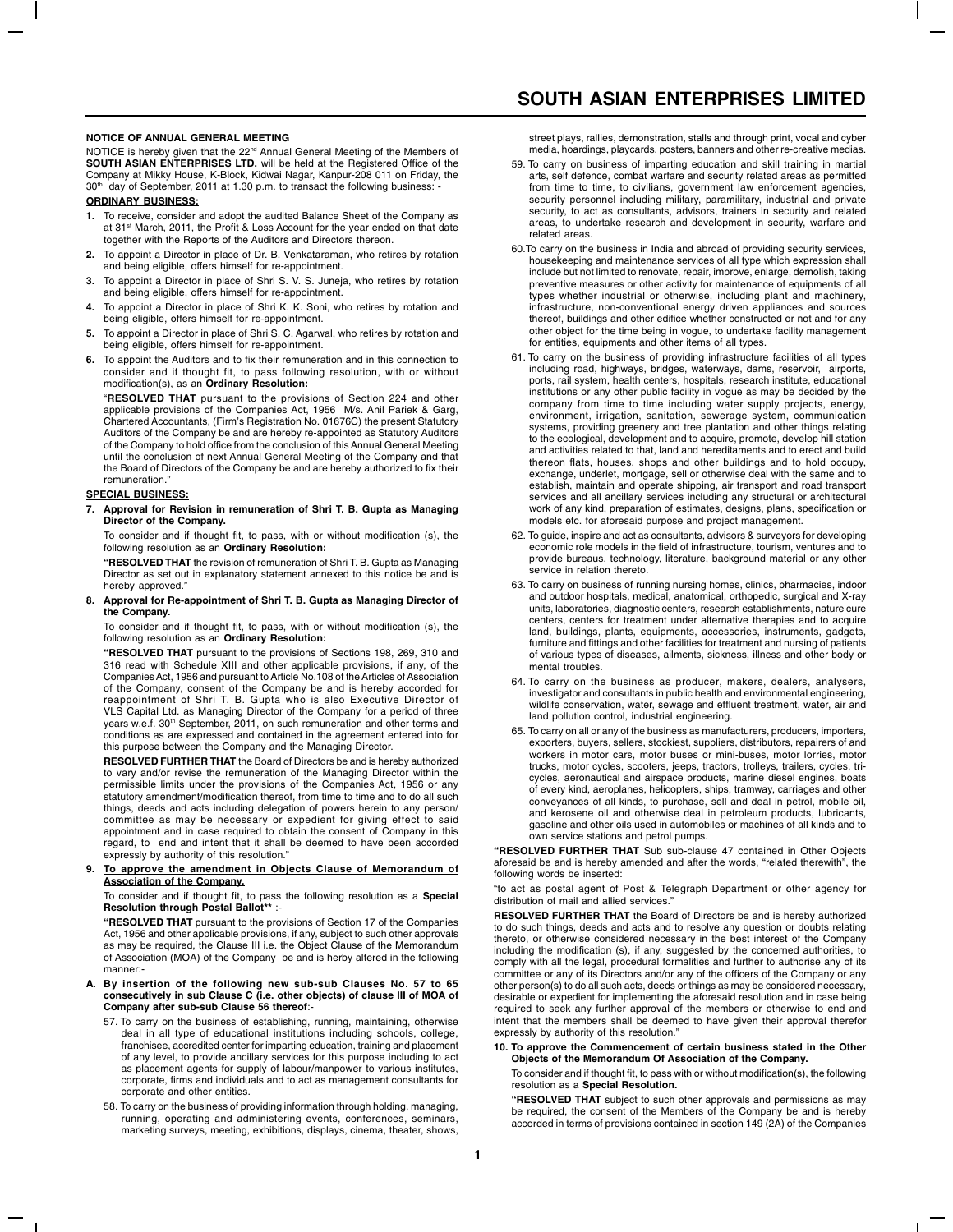Act, 1956 and other applicable provisions if any, for commencement of business stated in Clause Nos. 57, 59, 60,61, 63 and 64 of Other Objects in Part C of Object Clause in part III of Memorandum of Association of the Company.

**RESOLVED FURTHER THAT** the Board of Directors be and are hereby authorized to perform all such acts, deeds, things and matters as in its absolute discretion, it may consider necessary, expedient or desirable including delegation of authority conferred herein, in order to give effect to the foregoing resolution and to settle any question or doubt that may arise in relation thereto, in the best interest of the Company and in case of need to seek further approval or authorization of the members, to the end and intent, the members shall be deemed to have given their express approval by authority of this resolution.

| By Order of the Board            |  |
|----------------------------------|--|
| For South Asian Enterprises Ltd. |  |
| T. B. Gupta                      |  |
| <b>Managing Director</b>         |  |

**\*\*** Separate arrangement has been made for sending **t**he proposed resolution alongwith requisite enclosures in respect of item to be passed through postal ballot in time to the members, as per applicable regulations of Companies (Passing of the resolutions by postal ballot) Rules 2011. The result may be declared at the Annual General Meeting on 30/9/2011**.**

#### **NOTES: -**

Place: New Delhi<br>Date: 13/08/2011

- 1. A member entitled to attend and vote is also entitled to appoint a proxy to attend and vote instead of himself/herself. **The proxy need not be a member of the Company**. The appointment of proxy in order to be effective must be lodged at the Registered Office of the Company not less than 48 hours before the commencement of the 22<sup>nd</sup> Annual General Meeting in the form, enclosed hereto, duly filled and authenticated. A proxy may not vote except on a poll.
- The submission of form of proxy by a member does not preclude such member from attending and voting at the meeting. The proxy in such event shall not be eligible to attend the meeting. Only bonafide members of the Company whose names appear on the Register of Members/ Proxy holders, in possession of valid attendance slips duly filled and signed will be permitted to attend the meeting. The Company reserves its right to take all steps as may be deemed necessary to restrict non-members from attending the meeting.
- 3. In case of joint holders attending the meeting, the vote of only such joint holder who is higher in the order of names will be counted and vote of other joint holders will be excluded. Corporate Members intending to send their authorized representative are requested to send a duly certified copy of the Board Resolution authorizing their representatives to attend and vote at the Annual General Meeting.
- The relevant explanatory statement pursuant to Section 173(2) of the Companies Act, 1956 for item nos. 7 to 10 is annexed hereto and forms part of this notice. **Members may also note that the business at item no. 9 of the notice shall be transacted through postal ballot and thus shall not be considered again at the Annual General Meeting.**.
- The Company has retained M/s RCMC Share Registry Pvt. Ltd., ("Registrar & Transfer Agent") at B-106, Sector -2, Noida, U.P. 201301 (Phone Nos. 0120 - 4015880, 4015886) w.e.f. 01/04/2003 for entire shareholder services. All correspondence, therefore, may be addressed to the said Registrar & Transfer Agent. However, for any further assistance in said matters, queries may be addressed to the Secretarial Department at Corporate Office at 2<sup>nd</sup> floor, 13, Sant Nagar, East of Kailash, New Delhi-110065 Phone No. 46656666 (5 lines),<br>Eax: 46656699. Dedicated Investor Services e-mail: Fax: 46656699. **investordesk.sael@gmail.com**.
- 6. SEBI vide circular ref. no. MRD/DoP/Cir-05/2009 dated May 20, 2009 had clarified that providing the PAN information will be mandatory for transactions in securities in physical form as well. Members may voluntarily also provide the details of PAN to Company for updating Company's records.
- 7. The shares of the Company are being traded in Demat segment only, w.e.f. 24th July, 2000. **The ISIN No**. allotted to Company is **INE118B01010** for both the Depositories viz. The National Securities Depository Ltd. (NSDL) and Central Depository Services (India) Ltd. (CDSL).
- 8. Members, who are holding shares in identical order of names in more than one Folio, are requested to write to the 'Registrar & Transfer Agent' of the Company or the Company at its Corporate Office, to enable the Company to consolidate their holding under one Folio. Members can avail the facility of nomination in respect of shares held by them in physical form in accordance with the provisions of Section 109A of the Companies Act, 1956. Members desiring to avail of this facility may send their nomination in prescribed form No. 2B, duly filled in, to the 'Registrar & Transfer Agent' of Company. Members are also requested to intimate change in address, if any, to the Company's 'Registrar & Transfer Agent' or to the Company at its Corporate Office for shares held in physical mode. Members holding shares in Demat (Electronic) form are requested to notify any change in address, mandate/bank details/nominations to their Depository Participants**.**
- 9. The Register of Members of the Company shall remain closed **from 23rd September, 2011 to 30th September, 2011** (both days inclusive).
- 10. All documents referred to in the accompanying Notice are open for inspection at the Registered Office of the Company on all days between 11.00 a.m. and 1.00 p.m. up to the date of the Annual General Meeting, except on Saturdays, Sundays and other Holidays.
- 11. Member/Proxies are requested to bring their copies of the Annual Report to the meeting. As a measure of economy, copies of Annual Report will not be distributed at the Annual General Meeting.
- 12. The unclaimed & unpaid dividend upto financial year 1994-95 had been transferred to General Revenue Account of Central government and can be claimed from Central Government, through Registrar of Companies, U. P. & Uttarakhand. The unclaimed & unpaid dividend for the period from 1995-96 to 1997-98 was transferred in time, to the Investor Education and Protection Fund (IEPF) of Central Government in accordance with section 205A and 205C of the Companies Act, 1956. Since no dividend had been declared for the year 1998-99 and in subsequent years till date, hence no unclaimed & unpaid dividend remains to be transferred to IEPF.
- 13. The Ministry of Corporate Affairs has taken a "Green Initiative in the Corporate Governance" by allowing paperless compliances by the Companies and has issued circulars stating that service of notice/ documents including Annual Report can be sent by e-mail to its member. To support this green initiative of the Government in full measure, members who have not registered their e-mail addresses, so far, are requested to register their e-mail addresses, in respect of electronic holdings with the Depository through their Depository Participant. Members holding shares in physical form are requested to send their e-mail addresses to the Registrar and Transfer Agents - M/s RCMC Share Registry Pvt. Ltd., at B-106, Sector -2, Noida, U.P. 201301.
- 14. The Company in adherence to its policy to provide par excellence Investor service, periodically undertakes to locate members whose share certificate are lying undelivered and promptly sends share certificates upon identification of members. With the advent of clause 5A in the Listing agreement, the undelivered shares will be credited to "Unclaimed Suspense Account" with a depository participant in due course. As a consequence inter-alia, the voting rights in respect of such shares shall be stand frozen till shares are restored to members. The members are, therefore requested to update their address in Company's records by informing respective depository participant, in case shares are held in demat (electronic) form and where shares are held in physical form by writing to Company or its Registrar and Transfer Agent.
- 15. Information regarding Directors retiring by rotation and seeking reappointment:

#### **(A)**

| s<br>No. | Name of the<br><b>Director</b>        | Date of<br><b>Birth</b> | Date of<br><b>Appoint</b><br>ment | Qualifications and<br><b>Expertise in specific</b><br>functional areas                                                                                                                                                                                                                                                                                                                                                    | Other<br><b>Directorships</b>                                                                                         | Membership<br>in Committees<br>of other of<br>other<br>Companies<br>and designation.<br>as on<br>31/03/2011.                                                                                | Whether<br>qualified<br>u/s 274<br>$(1)$ $(q)$ of<br>the<br>Companies<br>Act,<br>1956 |
|----------|---------------------------------------|-------------------------|-----------------------------------|---------------------------------------------------------------------------------------------------------------------------------------------------------------------------------------------------------------------------------------------------------------------------------------------------------------------------------------------------------------------------------------------------------------------------|-----------------------------------------------------------------------------------------------------------------------|---------------------------------------------------------------------------------------------------------------------------------------------------------------------------------------------|---------------------------------------------------------------------------------------|
| 1)       | Dr. B.<br>Venkataraman<br>IAS (Retd.) | 19/09/1925              | 26/12/1992                        | B. Sc. (H), M.A.,<br>D. Litt.<br>He is Former Secretary<br>to the Govt. of India,<br>Ministry of Tourism<br>and Civil Aviation, hav-<br>ing over 5 decades of<br>experience in adminis-<br>tration and govt. affairs<br>with rich experience in<br>planning and develop-<br>ment of Amusement<br>Industry in India.                                                                                                       | C.J.<br>a)<br>International<br>Ltd.<br>b) Indra-<br>prastha<br>Medical<br>Corporation<br>Ltd.                         | i) Audit<br>Committee,<br>Memberi<br>i) Management<br>Committee,<br>Member.<br>ii) Audit<br>Committee.<br>Chairman.<br>iii) Shareholders/<br>Investor<br>Grievance<br>Committee -<br>Member | Yes                                                                                   |
| 2        | Shri S. V. S.<br>JunejalAS<br>(Retd)  | 13/05/1931              | 26/03/1993                        | B.A. Economics, MPA<br>(Harvard). He has<br>held several key<br>positions in the<br>Government of India<br>andpossesses over<br>50 years of<br>experience in<br>planning and<br>administration. He<br>had been the<br>Chairman and Chief<br>Executive Officer of<br>the NOIDA and also the<br>Director, Infrast-<br>ructure Department<br>and officer-in-<br>charge Office of<br>Environ ment, Asian<br>Development Bank. | Nil                                                                                                                   | N.A.                                                                                                                                                                                        | Yes                                                                                   |
| 3        | Shri K. K.<br>Soni                    | 14/09/1953              | 30/01/2006                        | B.Com., FCA, FCS<br>He is a qualified<br>Chartered<br>Accountant and<br>Company Secretary<br>with over 34 years<br>experience in the<br>area of Finance.<br>Taxation, Corporate<br>Planning and other<br>corporate affairs.                                                                                                                                                                                               | a) VLS<br>Capital Ltd.<br>h) VLS<br>Securities Ltd.<br>c) VLS Asset<br>Management<br>Ltd.<br>d) Om Sai<br>Sports Ltd. | <b>NIL</b><br>Audit<br>Committee-<br>Member<br><b>NIL</b><br><b>NIL</b>                                                                                                                     | Yes                                                                                   |
| 4        | Shri S. C.<br>Agarwal                 | 12/01/1962              | 30/01/2006                        | B.A.He has vast<br>experience in field of<br>Accounts,<br>administration,<br>running Amuse-ment<br>Parks and allied<br>areas. He has been<br>associated with the<br>Company since<br>inception in various<br>capacities and was<br>Chief Executive of<br>Company till<br>29/01/2006<br>designated as<br>Manager.                                                                                                          | a) VLS Capital<br>Limited<br>b) VLS Asset<br>Management<br>Limited                                                    | a)Remuneration<br>Committee -<br>Member<br>b) Audit<br>Committee -<br>Member<br><b>NIL</b>                                                                                                  | Yes                                                                                   |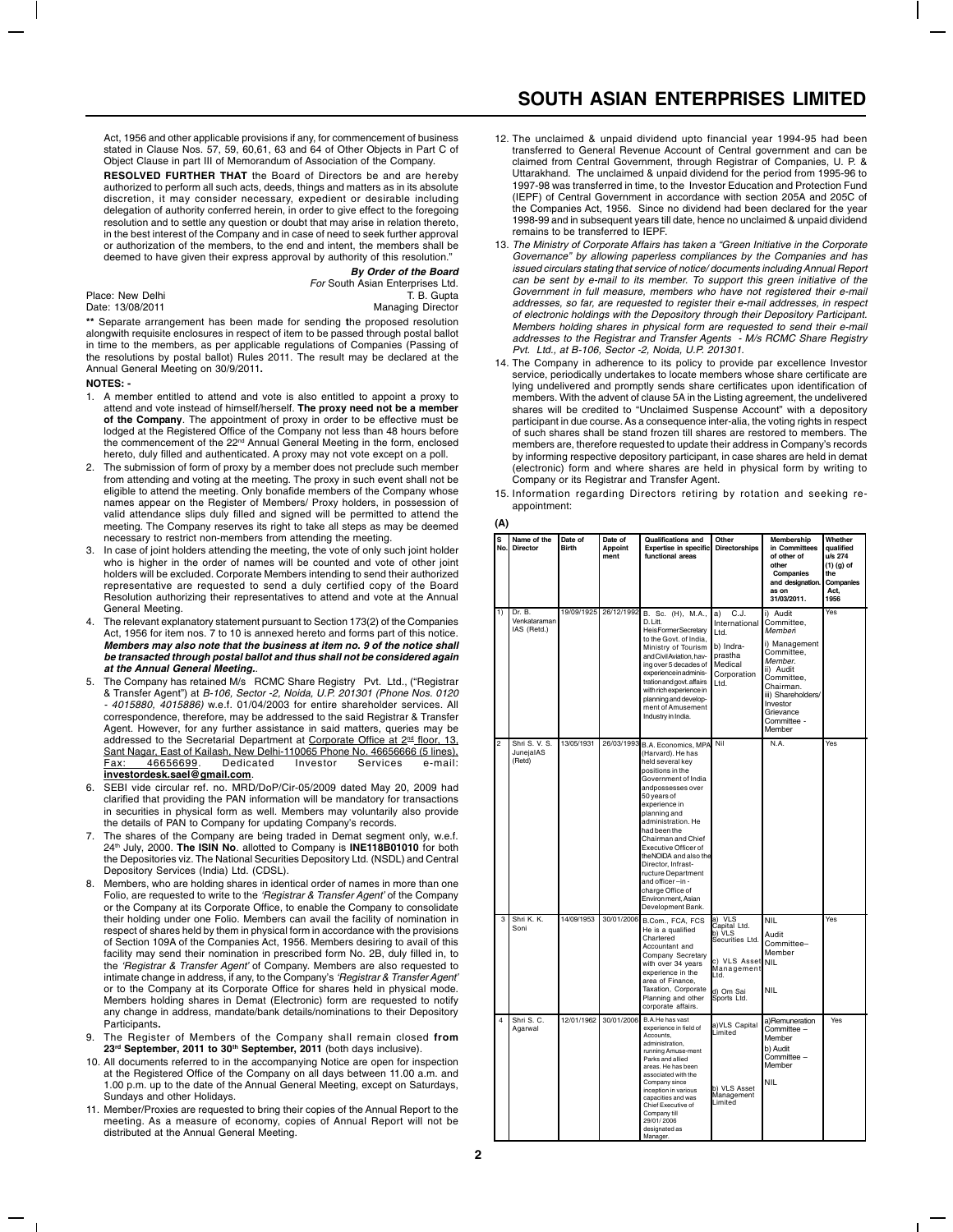## Name of Director No. of Equity Shares Percentage of held in Company voting Capital held in Company Dr. B. Venkataraman 100 0.0025 2) Shri S. V. S. Juneja Nil Nil Nil Nil 3) Shri K. K. Soni Nil Nil Nil Nil 4) Shri S. C. Agarwal Nil Nil Nil Nil

#### **(B) Shareholding of above stated Directors (As on 31-03-2011):**

#### **EXPLANATORY STATEMENT PURSUANT TO SECTION 173(2) OF THE COMPANIES ACT, 1956.**

# **ITEM NO. 7:**

In its meeting held on 13/8/2011, the Board, concurring to the recommendations made by Remuneration Committee had approved the revision in the remuneration payable to Shri T.B. Gupta - Managing Director effective from 1<sup>st</sup> April, 2011, subject to the approval of the members as set out hereinafter. All other terms and conditions of service of Managing Director will remain unchanged.

The present remuneration of Shri T.B. Gupta is Rs. 31,000/- (Rupees Thirty One Thousand only). The revised remuneration of Shri T. B. Gupta – Managing Director, if approved, will be as under:

#### **A: Salary**

A salary of Rs.40,000/- (Rupees Forty Thousand only) per month.

#### **B: Perquisites**

In addition to the aforesaid salary, no perquisites shall be paid to the Managing Director.

Besides the above, the Managing Director shall be entitled to the reimbursement of out of pocket expenses incurred for performance of his official duties.

#### **C: Sitting Fees**

The Managing Director shall not be paid any sitting fees for attending the meeting of the Board of Directors or Committee thereof.

Shri T.B. Gupta is also the Executive Director of VLS Capital Ltd. and draws remuneration from that Company. The overall remuneration of Shri T.B Gupta shall be within the prescribed limits of the relevant provisions of the Companies Act, 1956. In terms of Section 269 read with other applicable provisions of the Companies Act, 1956 any modification in terms and conditions of appointment including remuneration is subject to the approval of members. This Statement may also be construed as an abstract of variation in terms and conditions of appointment of Managing Director in terms of Section 302 of the Companies Act, 1956.

A copy of the resolution passed by the Board of Directors on 13/8/2011 modifying the remuneration of Shri T. B. Gupta as Managing Director is available for inspection by the members of the Company at Registered office of the Company between 11:00 a.m. and 1:00 p.m. on all working days till the date of the Annual General Meeting except on Saturdays, Sundays and Holidays.

The Board of Directors recommends the resolution for your approval. Shri T. B. Gupta does not hold any shares in the Company.

None of the Directors except Shri T. B. Gupta is concerned or interested in the resolution.

#### **ITEM NO. 8:**

The Board had re-appointed Shri T. B. Gupta as the Managing Director of the Company on 13/08/2011 subject to approval of members and other permissions required, if any, for Three years since his present term would expire on 29/9/2011. The next term of Shri T.B. Gupta as Managing Director, will be from 30/09/2011 to 29/9/2014.He is M.Tech., from IIT, Kharagpur. He has over 48 years of experience in Electrical & Amusement Industry, securities market and financial services and has held senior positions with various public and private sector undertakings. He has been associated with the Company since the very beginning and was earlier also Managing Director till October 1999. Shri T.B. Gupta is also the Executive Director of VLS Capital Ltd. and continues to hold that position. He is Non- Executive Director of VLS Securities Ltd., and Arien (New Delhi) Pvt. Ltd.

Shri T.B. Gupta's re-appointment as Managing Director w.e.f. 30/09/2011 has been made in accordance with the conditions specified in Part I of Schedule XIII and the remuneration payable is within the ceilings laid down in Part II thereof and the requirements of Part III thereof are being complied with. The total remuneration of Shri T.B Gupta i.e. including remuneration drawn from VLS Capital Ltd. is also within the limits prescribed in Schedule XIII of the Companies Act, 1956.

The agreement entered into by the Company with Shri T. B. Gupta inter-alia contains the following terms and conditions:

**I.** Period of agreement: 3 years w.e.f. 30<sup>th</sup> September, 2011.

#### **II. Remuneration:**

A) Salary

A salary of Rs.40,000/- (Rupees Forty Thousand only) per month.

#### **B)** Perquisites

In addition to the aforesaid salary, no perquisites shall be paid to the Managing Director.

Besides the above, the Managing Director shall be entitled to the reimbursement of out of pocket expenses incurred for performance of his official duties.

C) **Sitting Fees: -** The Managing Director shall not be paid any sitting fees for attending the meeting of the Board of Directors or Committee thereof.

In terms of Article 109 of the Articles of Association of the Company, Shri T.B. Gupta shall not be liable to retire by rotation during his tenure as Managing Director of the Company.

The Board may from time to time, review and if deemed fit, revise the remuneration payable to the Managing Director within the limits permissible and in the manner permitted under the Companies Act, 1956 or any other applicable law, in force, for the time being. The other terms and conditions of Shri T. B. Gupta's re-appointment as Managing Director may be varied, altered or otherwise revised from time to time by the Board as it may in its discretion deem fit, subject to the provisions of the Companies Act, 1956 and other applicable laws, for the time being in force.

The re-appointment of Shri T.B. Gupta as Managing Director on the terms and conditions as set out in the agreement entered into between Shri T. B. Gupta and the Company is subject to the approval of the members. The Board recommends his appointment as set out in Item no. 8 of the accompanying Notice. This may also be construed as the abstract of agreement with Shri T.B. Gupta pursuant to provisions of section 302 of the Companies Act 1956.

A copy of agreement entered into between the Company and Shri T. B. Gupta is available for inspection by the members of the Company at Registered office of the Company between 11:00 a.m. and 1:00 p.m. on all working days till the date of the Annual General Meeting except on Saturdays, Sundays and Holidays.

Shri T. B. Gupta does not hold any shares of the Company. None of the Directors except Shri T. B. Gupta is concerned or interested in the resolution.

#### **ITEM NO. 9:**

The Company in past had endeavored to diversify its activities because the objects for corresponding activity were available in charter of the Company i.e. in object clause of Memorandum of Association. With new activities coming in vogue in the course of time, it is proposed to incorporate some of these activities in said charter to enable the Company to undertake the activities as and when opportunity comes by. In absence of availability of said activities, the same can not be pursued by the Company being ultra virus or illegal to proceed with activities not covered in object clause in Memorandum of Association. It is, therefore, proposed to incorporate inter-alia the following activities in objects clause:

- 1. Activities for running educational institutions, providing infrastructure facilities, hospital services, advertising and allied services
- 2. Activities relating to security training including for Military (combat and non combat) and similar activities whether for civilians or other security personnel.

In terms of sub section (1) and (2) of section 192A of the Companies Act 1956, read with Companies (Passing of the Resolution by Postal Ballot) Rules, 2011, the amendment in object clause of Memorandum of Association of Company is require to be approved by members through postal ballot and not by voting in general Meeting, if any, convened for this purpose. Accordingly, your approval is sought by means of postal ballot for amendment in object clause of Memorandum of Association as set out in the proposed resolution. The Board has not opted for permitted alternative means of voting i.e. electronic voting. Members are requested to carefully follow the instructions for filling postal ballot form before exercising vote as photocopy etc. of postal ballot form shall be invalid and shall be summarily rejected.

Your attention is also invited to sub-section 3 of Section 192A of the Companies Act, 1956 read with clause (f) of Rule 6 of the Companies (Passing of Resolution by Postal Ballot) Rules, 2011 requiring the member to forward his/her vote in respect of each item to the Scrutinizer so as to reach on or before 30<sup>th</sup> day of posting of the notice. Any communication received after the stipulated day will be treated as if it has not been received at all. The members are requested to forward requisite papers at the earliest so as to reach the Scrutinizer on or before 28/09/2011.

The Board recommends the resolution for approval of the members.

None of the Directors of your Company are concerned or interested in the resolution except as members of the Company to the extent of their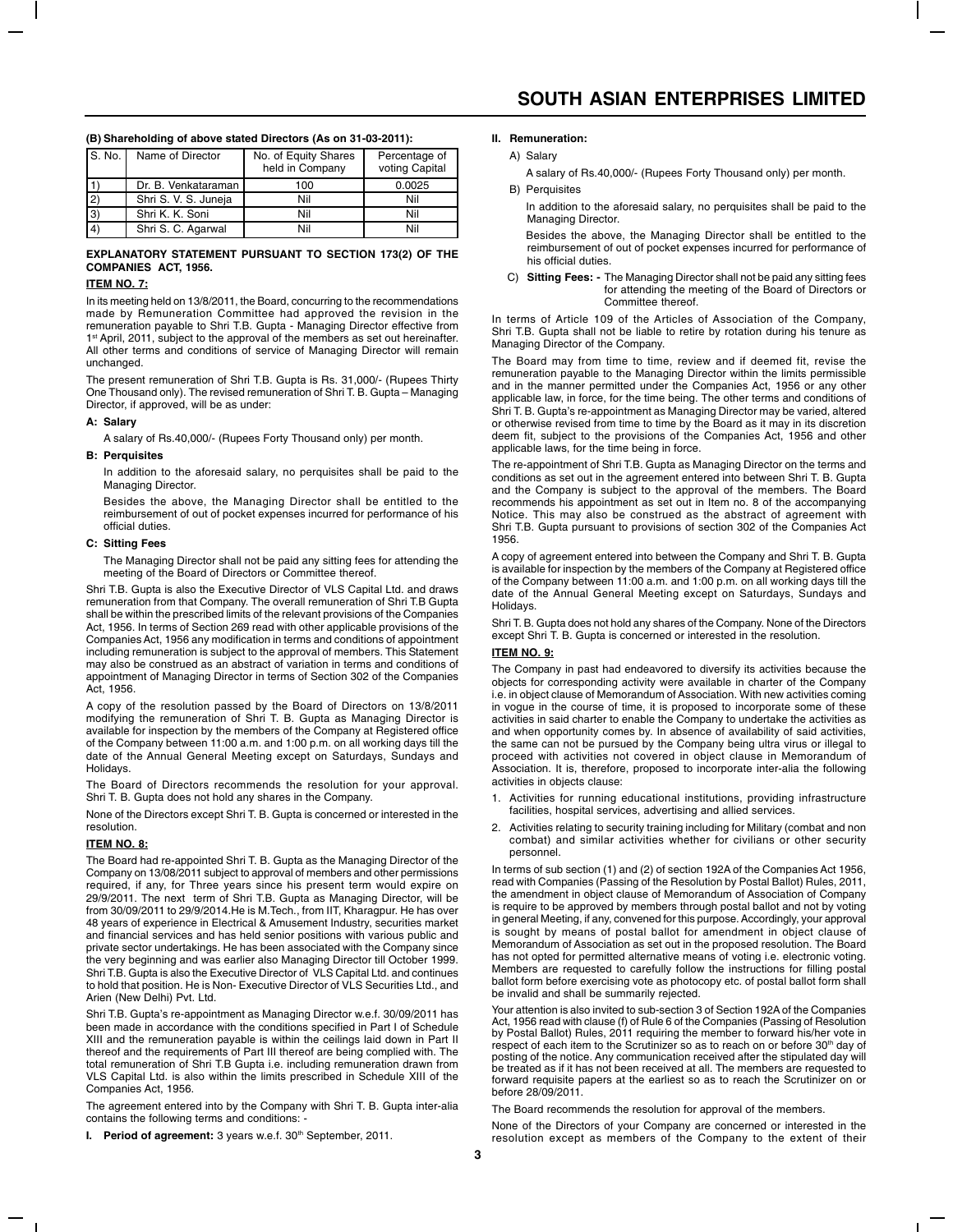shareholding. The result of Postal Ballot may be declared at the ensuing Annual General Meeting scheduled to be held on 30.09.2011.

# **ITEM NO. 10:**

At present, apart from the activities specified in the Main Object Clause of Memorandum of Association, the Company is authorized to pursue business envisaged in Clause 2 (Store-keeper), Clause 3 (Exporters, Importers), Clause 4 (Electrical Engineers), Clause 5 (Mechanical Engineers), Clause 6 (Electronics), Clause 16 (Tourist Agents), Clause 19 (Real Estate), Clause 20 (Carriers), Clause 22 (Food, Fruits and related products), Clause 31 (Finance), Clause 43 (Investment), Clause 46 (Exporter, Importer) and Clause 49 (Agents, Factors) of the other objects of Memorandum of Association. Keeping in view the diversification possibilities in new ventures undertaken namely marketing/trading of lightning protection system etc., it is proposed to commence business stated in clauses 57, 59, 60, 61, 63 and 64 of the other objects. In terms of provisions contained in Section 149 of the Companies Act, the approval of the Members is required before commencement of any such business contained in other objects. The business envisaged in Clauses 57, 59, 60, 61, 63 and 64 are reproduced below for reference:

- 57.To carry on the business of establishing, running, maintaining, otherwise deal in all type of educational institutions including schools, college, franchisee, accredited center for imparting education, training and placement of any level, to provide ancillary services for this purpose including to act as placement agents for supply of labour/manpower to various institutes, corporate, firms and individuals and to act as management consultants for corporate and other entities.
- 59.To carry on business of imparting education and skill training in martial arts, self defence, combat warfare and security related areas as permitted from time to time, to civilians, government law enforcement agencies, security personnel including military, paramilitary, industrial and private security, to act as consultants, advisors, trainers in security and related areas, to undertake research and development in security, warfare and related areas.
- 60.To carry on the business in India and abroad of providing security services, housekeeping and maintenance services of all type which expression shall include but not limited to renovate, repair, improve, enlarge, demolish, taking preventive measures or other activity for maintenance of equipments of all types whether industrial or otherwise, including plant and machinery, infrastructure, non-conventional energy driven appliances and sources thereof, buildings and other edifice whether constructed or not and for any other object for the time being in vogue, to undertake facility management for entities, equipments and other items of all type.
- 61.To carry on the business of providing infrastructure facilities of all types including road, highways, bridges, waterways, dams, reservoir, airports, ports, rail system, health centers, hospitals, research institute, educational institutions or any other public facility in vogue as may be decided by the company from time to time including water supply projects, energy, environment, irrigation, sanitation, sewerage system, communication systems, providing greenery and tree plantation and other things relating to the ecological, development and to acquire, promote, develop hill station and activities related to that, land and hereditaments and to erect and build thereon flats, houses, shops and other buildings and to hold occupy, exchange, underlet, mortgage, sell or otherwise deal with the same and to establish, maintain and operate shipping, air transport and road transport services and all ancillary services including any structural or architectural work of any kind, preparation of estimates, designs, plans, specification or models etc. for aforesaid purpose and project management.
- 63.To carry on business of running nursing homes, clinics, pharmacies, indoor and outdoor hospitals, medical, anatomical, orthopedic, surgical and X-ray units, laboratories, diagnostic centers, research establishments, nature cure centers, centers for treatment under alternative therapies and to acquire land, buildings, plants, equipments, accessories, instruments, gadgets, furniture and fittings and other facilities for treatment and nursing of patients of various types of diseases, ailments, sickness, illness and other body or mental troubles.
- 64.To carry on the business as producer, makers, dealers, analysers, investigator and consultants in public health and environmental engineering, wildlife conservation, water, sewage and effluent treatment, water, air and land pollution control, industrial engineering.

The Board recommends the resolution for approval of members. None of the Directors of your Company are concerned or interested in the resolution except as members of the Company to the extent of their shareholding.

## **By Order of the Board**

For South Asian Enterprises Ltd. Place: New Delhi **T. B. Gupta**<br>
Date: 13/08/2011 **T. B. Gupta**<br>
Managing Director Managing Director

### **DIRECTORS' REPORT TO THE MEMBERS**

Your Directors present the Twenty Second Annual Report of your Company with the Audited Statement of Accounts for the year ended 31<sup>st</sup> March, 2011. **1. Financial Results (Rs. in Lacs)**

|                                                                                     | For the year ended<br>31st March, 2011 | For the year ended<br>31 <sup>st</sup> March, 2010 |
|-------------------------------------------------------------------------------------|----------------------------------------|----------------------------------------------------|
| Total Income                                                                        | 198.52                                 | 135.94                                             |
| Less: Total Expenditure                                                             | 174.87                                 | 119.08                                             |
| Less: Interest                                                                      | 1.52                                   | 0.36                                               |
| Gross Profit/(loss)                                                                 | 22.13                                  | 16.50                                              |
| Less: Depreciation                                                                  | 15.95                                  | 15.68                                              |
| Less: Provision for Taxation (Net)                                                  | 0.82                                   | 0.74                                               |
| Other provisions                                                                    | 0.32                                   | 0.00                                               |
| Net Profit after tax                                                                | 5.03                                   | 0.08                                               |
| Paid up Equity Share Capital<br>(excluding calls in arrears)<br>Reserves, excluding | 399.90                                 | 399.90                                             |
| revaluation reserve                                                                 | 809.52                                 | 804.49                                             |
| Earnings per share (Rs.)                                                            | 0.13                                   | 0.002                                              |
|                                                                                     |                                        |                                                    |

#### **2. Management Discussion and Analysis**

#### **Financial Review**

Your Company recorded a total income of Rs.198.52 lacs during the year under review compared to previous year's figure of Rs. 135.94 lacs. The Company has posted a net profit after tax of Rs. 5.03 lacs as against the profit of Rs. 0.08 lacs in the previous year. The marketing of earthing products and execution of contracts for earthing and lightning protection systems have made a significant contribution in the total revenue of the Company. The Company has made good progress in this segment and in coming years will witness better results as well.

The revenue from amusement parks remained at same level with a marginal increase compared to previous year. The perception of common man on spending towards entertainment and available disposable income in his hands remains the key factor for revenue generation in amusement industry. The rising inflation and relatively low per capita income in the regions where amusement parks are located have significant bearing on revenue from this segment. Notwithstanding the odds, the Company is continuing its efforts to sustain and improve its performance in this area.

# **Industry Structure and Development**

During the year under review, while there was uptrend in Indian economy and inspite of the growing interest of masses towards Malls and multiplexes, the subdued spending outlay on amusement by common man indicates cautionary attitude for this activity. Despite of such odds, with investments continued to be made in the form of water parks, family entertainment centers, multiplexes, interactive arcades, food bazaar and sports zones the growth of amusement industry is foreseen. Your Company intends to make the best out of opportunities available vis-à-vis the means at its disposal and the available options are being explored.

#### **Outlook, risks and concerns**

"Something new" is the keyword for survival in amusement industry. To retain the attraction of amusement park and increase the footfalls, both disposable income per person and constant innovation whether by inducting new rides or promotional programs etc. are equally important. However, the increased cost due to need for continuous innovation, maintenance expenditure and the stiff competition from other sources of entertainment have put profit margins of the industry under pressure. Your Company already operates on thin margins as it needs to constantly upgrade itself by introduction of new features and rides. But the high cost of rides and low revenue inflow from parks pose additional challenge in this regard. Further, due to relatively low per capita income in the regions where your company operates amusement parks, entry costs have to be kept low to keep the parks within the reach of masses that have further stressed the cash flows. The entertainment tax of 30% continues to be additional burden and a challenge for boosting revenue. The recurrent loss in this segment is being monitored closely to keep it to the minimum. Your Company thus, exploring other viable sources of earning. The electrical engineering segment viz. Earthing and lightning protection systems business has responded well as the Company has executed orders to the customers' satisfaction including for some government departments. The power plants, electronics and other hi-tech centers where earthing is significantly important are target customers of Company apart from high rise buildings, hotels and residential units. The management is going full thrust to explore all possible areas in order to establish strong foothold in this arena. Additionally, some of the new areas where Company can explore possibilities of revenue generation have been identified, which require your approval for commencement thereof after necessary amendment in charter of the Company. The management, taking cue from success of electrical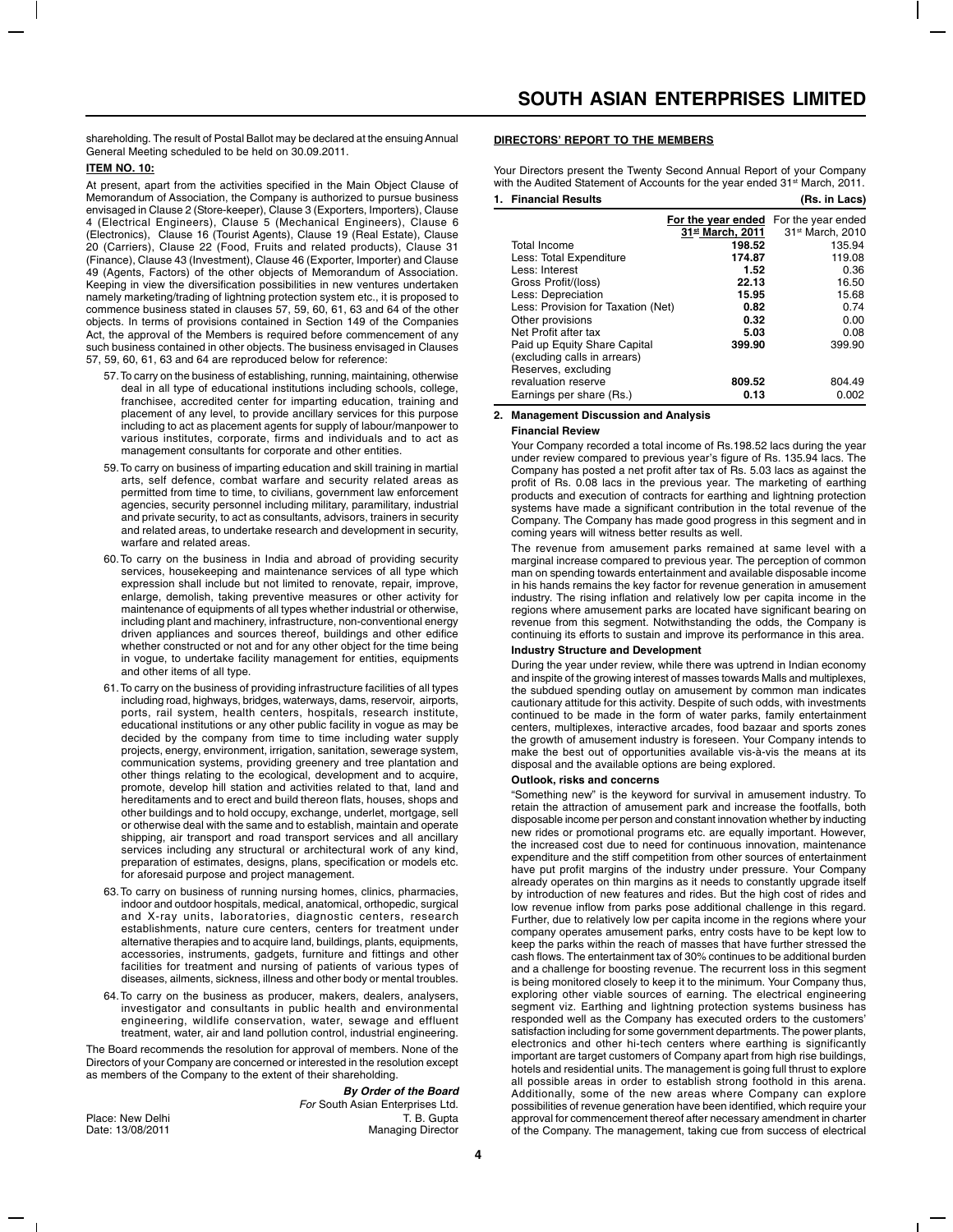engineering segment envisage positive results in these new areas. **Opportunities and threats**

The Company is exposed to normal industry risks attributable to respective segments. In order to meet the challenge of sustaining itself inspite of thinning of margins in amusement segment, the strategy is to focus on increasing the volume of visitors, exploring avenues for diversification and accordingly measures are being initiated/ implemented. In electrical engineering segment, the Company uses the latest technology for earthing and lightning protection installations which are proven to give better results as compared to traditional techniques. However, due to relatively higher cost and lack of awareness about said technology in target clients, there is tough competition. To meet the challenge, the Company aims not only to educate or spread awareness about its product but also secure credentials from its clients about its performance.

#### **Adequacy of Internal Control Systems**

The Company has in place a proper and adequate system of internal control to monitor proper recording of transactions authorized according to policies and procedures laid down by the Company. The Company ensures that all regulatory guidelines are being complied with at all levels.

The Audit Committee reviews the internal control mechanisms periodically. **Segment wise Performance**

The Company's venture of dealing in earthing materials and lightning protection systems in the electrical engineering segment has been catagorised under the head "Trading" for the purpose of segment reporting in the Annual Accounts for the year under review. Similarly, other income has been catagorised under the head "Others". Segment wise, the entertainment sector generated a revenue of Rs. 40.96 Lacs and the Trading segment's revenue amounted to Rs.150.33 lacs during the year under review.

The other income accounted for Rs. 7.23 lacs. The segment of entertainment incurred a loss of Rs. 21.19 lacs. However, the profit from trading segment of Rs. 21.66 lacs coupled with 'other' segment's profit of Rs. 7.23 lacs culminated into profit before tax of Rs. 6.17 lacs after adjusting for unallocables. Keeping in view the encouraging results from Trading segment, in the current year, your Board is hopeful of better performance in future.

#### **Human Resource**

The relationship with employees continued to be cordial during the year. The Directors place on record their sincere appreciation to the employees at all levels. In terms of the provisions of Section 217 (2A) of the Companies Act, 1956, read with the Companies (Particulars of Employees) Rules, 1975, as amended, there was no employee during the year drawing remuneration more than the stipulated amount in the said rules. The Company has a team of able and experienced industry professionals. The number of employees on the Company's rolls stood at 37.

#### **Cautionary Statement**

Statement in the "Management Discussion and Analysis" describing the Company's projections, estimates, expectations or predictions may be 'forward looking statements' within the meaning of applicable laws and regulations. Actual results could differ materially from those expressed or implied. Important factors that would make a difference to the Company's operations include changes in government regulations, tax regimes, economic developments within the country and abroad and such other factors.

# **3. Dividend**

Due to inadequate profit, no dividend is recommended.

#### **4. Directors**

During the year under review Shri Rakesh Babbar – Director of the Company resigned from the directorship of the Company w.e.f. 26/7/2010. The Board takes this opportunity to place on record its sincere appreciation and thanks to Shri Rakesh Babbar for the valuable contribution made by him during his tenure as Director.

Dr. B. Venkataraman, Shri S. V. S. Juneja, Shri K.K. Soni, and Shri S. C. Agarwal - Directors, will retire by rotation at the forthcoming Annual General Meeting and being eligible, offer themselves for reappointment. To enable the Company to obtain their continued valuable direction, guidance and assistance in the conduct of the affairs of your Company, the Board recommends their reappointment.

#### **5. Directors' Responsibility Statement**

Pursuant to the provisions of Section 217(2AA) of the Companies Act, 1956 with respect to Directors' Responsibility statement, the Directors hereby state:

- a. that in the preparation of the annual accounts for the financial year ended 31<sup>st</sup> March, 2011, the applicable accounting standards have been followed along with proper explanation relating to material departures;
- b. that they have selected such accounting policies and applied them consistently and made judgments and estimates that are reasonable and prudent, so as to give a true and fair view of the state of affairs of the Company at the end of the financial year and of the profit of the

Company for that period;

- c. that they have taken proper and sufficient care for the maintenance of proper accounting records in accordance with the provisions of the Companies Act, 1956 for safeguarding the assets of the Company and for preventing and detecting fraud and other irregularities; and
- d. that they have prepared the annual accounts for the financial year ended 31<sup>st</sup> March, 2011 on a going concern basis.

#### **6. Corporate Governance and Compliance Certificate**

As the equity shares of the Company are listed with BSE, in terms of clause 49 of the listing agreement with Stock Exchange, compliance report along with the Auditors' Certificate is provided in the Corporate Governance section of this Report as Annexure -1. In line with the requirements of clause 49 of listing agreement, the management discussion and analysis is also provided in this Report.

#### **7. Auditors**

The tenure of the Statutory Auditors, M/s. Anil Pariek & Garg, Chartered Accountants, will end at the forthcoming Annual General Meeting scheduled to be held on 30<sup>th</sup> September, 2011. The Company has received a Certificate from the Auditors that they are qualified under Section 224 (1B) of the Companies Act, 1956 to act as the Auditors of the Company, if appointed. The Audit Committee in its meeting held on 28<sup>th</sup> May, 2011 had recommended the re-appointment of M/s. Anil Pariek & Garg, Chartered Accountants, as Statutory Auditors for the next term. The Board, concurring with the Audit Committee's recommendation, recommends their reappointment as the Statutory Auditors of the Company. The Board may also be authorised to fix their remuneration.

#### **8. Auditors' Report**

The observations made by the Auditors in their report have been adequately dealt with in the relevant Notes on Accounts and need no further comments from the Directors.

#### **9. Listing**

The shares of the Company are listed only at the BSE Ltd., formerly The Bombay Stock Exchange, Mumbai. The Company has paid the Annual Listing fees for the financial year 2011-2012 to the said Exchange.

#### **10. Statutory Information**

The information as required under the Companies (Disclosure of Particulars in the Report of Directors) Rules, 1988 with respect to Conservation of Energy and Technology Absorption is enclosed as Annexure-2 and forms part of this report.

#### **11. Fixed Deposits**

The Company has not accepted any fixed deposit, during the year under review. Also, the Company has no plans to accept any deposits in future.

#### **12. Subsidiary Company**

There being no subsidiary of the Company, no statement pursuant to Section 212 (1)(e) read with sub-section (3) of the said section of the Companies Act, 1956 for the Financial year 2010-2011 is required to be enclosed.

#### **13. Consolidated Financial Statements**

As stated above, there is no subsidiary of the Company, so there is no need of Consolidation of accounts.

#### **14. Group**

Group for inter se transfer of shares under Clause 3 (e) of Securities & Exchange Board of India (Substantial Acquisition of Shares & Takeovers) Regulations, 1997:

- a. Shri M. P. Mehrotra
- b. Dr. (Mrs.) Sushma Mehrotra
- 
- c. Shri Somesh Mehrotra<br>d. Ms. Divva Mehrotra Ms. Divya Mehrotra
- e. Mrs. Sadhana Mehrotra
- f. Ms. Daya Mehrotra
- g. Shri Ramji Mehrotra
- h. Mrs. Sushma Mehrotra
- i. Gaurav Overseas Exports Pvt. Ltd.
- j. Pragati Moulders Ltd.<br>k. M. P. Mehrotra (HUF)
- M. P. Mehrotra (HUF)
- l. VLS Capital Ltd.
- m. VLS Finance Ltd.
- n. VLS Securities Ltd. o. VLS Asset Management Ltd.

#### **15. Acknowledgement**

Your Directors wish to express their sincere appreciation and gratitude to the Company's bankers, Kanpur Nagar Mahapalika, Ayodhya Faizabad Vikas Pradhikaran, Lucknow Vikas Pradhikaran and all associates of the Company including the clients of trading business for their valuable cooperation and continued support. They are also thankful to you for the trust you have reposed in the Board.

#### **For and on behalf of the Board of Directors**

| Date: 13/08/2011 | P. K. Sharan | T.B. Gupta               |  |
|------------------|--------------|--------------------------|--|
| Place: New Delhi | Director     | <b>Managing Director</b> |  |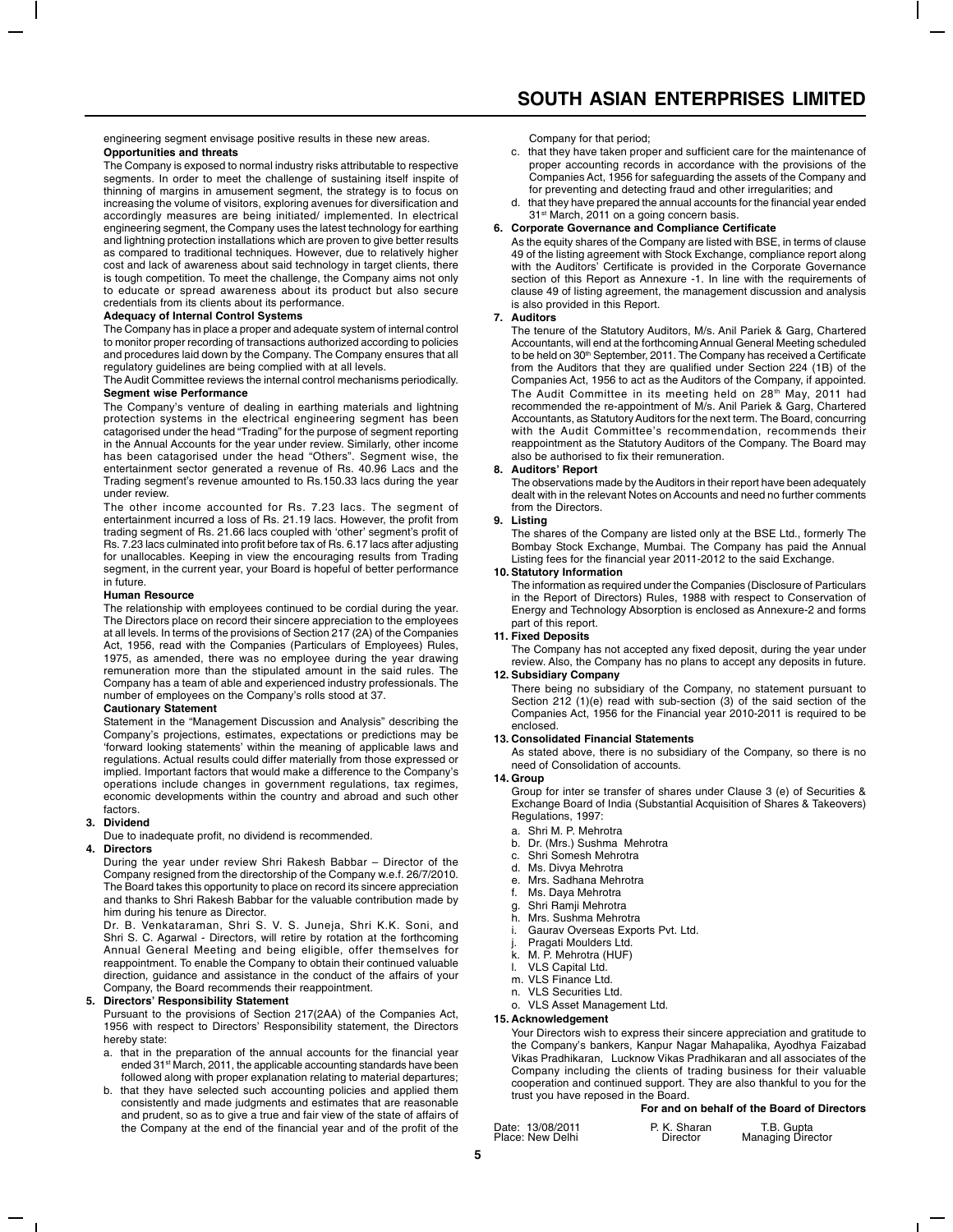#### **Annexure-1**

#### **REPORT ON CORPORATE GOVERNANCE CORPORATE PHILOSOPHY**

The philosophy of the Company is to enhance the long-term economic value of the Company, its stakeholders and the society at large by adopting better corporate practices in a fair and transparent manner and align the Company's interests with that of its shareholders and other key stakeholders. Your Company respects the right of shareholders to the information on performance of the Company and endeavors to provide detailed information on various issues concerning its business and financial performance. Your Company has been practicing the principles of good Corporate Governance over the years and strives to reward its shareholders to the maximum.

#### **1. BOARD OF DIRECTORS**

a) The present strength of the Board is 11 Directors, comprising 1 (One) Promoter Director, 7 (Seven) Independent Directors and 3 (Three) Non-Independent Directors headed by a Non-Executive Chairman who is an independent Director. All the Directors except the Managing Director are Non- Executive. With two third of the Board members being independent Directors, the present constitution of Board adequately complies with requirement of Clause-49 of Listing agreement, which stipulates that at least one third of the Board Members should be independent if the Chairman is Non-Executive director.

| S.<br>No.        | Name of the<br>Director                                        | Whether Promoter,<br><b>Executive or Non-</b><br>Executive/ Independent | No. of<br><b>Board</b><br><b>Meetings</b><br>attended<br>durina<br>2010-2011 | Whether<br>Attended<br><b>AGM held</b><br><b>nn</b><br>18/09/2010<br>Companies | No of<br><b>Directorships</b><br>in other<br><b>Public</b><br>Limited | No. of<br>Committee<br>position held in<br>other Public<br>Limited<br>Company \$ |                         |
|------------------|----------------------------------------------------------------|-------------------------------------------------------------------------|------------------------------------------------------------------------------|--------------------------------------------------------------------------------|-----------------------------------------------------------------------|----------------------------------------------------------------------------------|-------------------------|
|                  |                                                                |                                                                         |                                                                              |                                                                                |                                                                       | Chairman                                                                         | <b>Member</b>           |
| $\mathbf{1}$     | Dr. B. Venkataraman<br>Chairman                                | Non-Executive.<br>Independent                                           | 4                                                                            | NO                                                                             | $\overline{a}$                                                        |                                                                                  | $\overline{2}$          |
| $\overline{2}$ . | Shri T.B. Gupta<br>Vice-Chairman &<br><b>Managing Director</b> | Executive, Non-<br>Independent                                          | 4                                                                            | N <sub>O</sub>                                                                 | $\overline{2}$                                                        |                                                                                  | 1                       |
| 3.               | Shri S.V.S. Juneia                                             | Non-Executive,<br>Independent                                           | 4                                                                            | N <sub>O</sub>                                                                 |                                                                       |                                                                                  |                         |
| 4.               | Shri P.K. Sharan                                               | Non-Executive.<br>Independent                                           | $\overline{a}$                                                               | <b>YES</b>                                                                     | 1                                                                     |                                                                                  | ä,                      |
| 5.               | Dr. S. Ramesh                                                  | Non-Executive.<br>Independent                                           | 4                                                                            | N <sub>O</sub>                                                                 |                                                                       |                                                                                  | $\overline{2}$          |
| 6.               | Shri Priya Brat                                                | Non-Executive.<br>Independent                                           | 4                                                                            | N <sub>O</sub>                                                                 | 3                                                                     | $\overline{2}$                                                                   | 3                       |
| 7.               | Shri R. K. Goswami                                             | Non-Executive.<br>Independent                                           | 4                                                                            | N <sub>O</sub>                                                                 | 1                                                                     |                                                                                  |                         |
| $\overline{8}$ . | Shri K. K. Soni                                                | Non-Executive.<br>Non-Independent                                       | 1                                                                            | N <sub>O</sub>                                                                 | 4                                                                     |                                                                                  | 1                       |
| 9.               | Shri S. C. Agarwal                                             | Non-Executive.<br>Non-Independent                                       | $\overline{0}$                                                               | NO                                                                             | $\overline{2}$                                                        |                                                                                  | Ŧ                       |
| 10.              | Shri Gian Vijeshwar                                            | Non-Executive.<br>Independent                                           | $\overline{0}$                                                               | NO                                                                             | 6                                                                     |                                                                                  | $\overline{2}$          |
| 11.              | Shri M. P. Mehrotra                                            | Non-Executive.<br>Promoter                                              | $\overline{\mathbf{3}}$                                                      | N <sub>O</sub>                                                                 | 14                                                                    | 5                                                                                | 5                       |
| 12.              | Shri Rakesh Babbar*                                            | Non-Executive.<br>Independent                                           | $\theta$                                                                     | N <sub>O</sub>                                                                 | 5                                                                     | $\overline{0}$                                                                   | $\overline{\mathbf{3}}$ |

Resigned w.e.f. 26/07/2010

Memberships of only Audit Committee and Shareholders/Investor Grievance Committee have been considered. \*

None of the directors is member of more than 10 Board-level committees, or a Chairman of more than five such committees, as required under Clause 49 of the listing agreement.

- b) During the year ended on 31/03/2011, 4 (Four) Board Meetings were held with at least one meeting in every quarter i.e., on 27/05/2010, 26/07/2010, 27/10/2010 and 08/02/2011.
- c) The information regarding pecuniary transaction or relationship with the Executive Director has been disclosed in Annual Accounts for the year under review in 'Clause 2 (ii)' under the head "Related Party Disclosure' stated in Notes to Accounts (Schedule 12).
- Information supplied to the Board:

The Board has unfettered and complete access to all information within the Company, and to any employee of the Company. The Board of Directors oversees the business conduct and continuously examines its governance practices to protect investor trust and enhance Board's effectiveness. Further, Agenda for Board meetings is circulated well in advance to all the directors and every Board member is free to suggest items for inclusion in the Agenda.

All relevant information including thouse envisaged in clause 49 of Listing Agreement was regularly provided to the Board and Committees thereof. The requisite CEO and CFO certification was placed before the Board alongwith the quarterly and the annual accounts for the year under review as required under Clause 41 and Clause 49 respectively of Listing Agreement. The day-to-day affairs of the Company are managed by Shri T.B. Gupta- Vice-Chairman & Managing Director.

Statement of Directors' Remuneration paid during the year ended on 31/03/2011:

# **SOUTH ASIAN ENTERPRISES LIMITED**

| Name of the Director | Salary<br>(in Rs.) | Perquisites<br>(in Rs.) | (in Rs.)   | Sitting fee Commissions<br>$($ in Rs. $)$ | Total<br>(in Rs.) |
|----------------------|--------------------|-------------------------|------------|-------------------------------------------|-------------------|
| Dr. B. Venkataraman  | N.A.               | N.A.                    | 16.000     | N.A.                                      | 16.000            |
| Shri S. V. S. Juneja | N.A.               | N.A.                    | 18.000     | N.A.                                      | 18.000            |
| Shri P. K. Sharan    | N.A.               | N.A.                    | 14,000     | N.A.                                      | 14.000            |
| Shri T. B. Gupta     | 3.72.000           | <b>NIL</b>              | <b>NIL</b> | N.A.                                      | 3,72,000          |
| Dr. S. Ramesh        | N.A.               | N.A.                    | 24.000     | N.A.                                      | 24.000            |
| Shri Priya Brat      | N.A.               | N.A.                    | 18.000     | N.A.                                      | 18,000            |
| Shri R. K. Goswami   | N.A.               | N.A.                    | 26.000     | N.A.                                      | 26.000            |
| Shri K. K. Soni      | N.A.               | N.A.                    | <b>NIL</b> | N.A.                                      | <b>NIL</b>        |
| Shri S. C. Agarwal   | N.A.               | N.A.                    | <b>NIL</b> | N.A.                                      | <b>NIL</b>        |
| Shri Gian Vijeshwar  | N.A.               | N.A.                    | <b>NIL</b> | N.A.                                      | <b>NIL</b>        |
| Shri Rakesh Babbar   | N.A.               | N.A.                    | <b>NIL</b> | N.A.                                      | <b>NIL</b>        |
| Shri M. P. Mehrotra  | N.A.               | N.A.                    | 12.000     | N.A.                                      | 12.000            |

**Notes:**

- i. Currently, the Company does not have any stock option scheme.
- ii. No other remuneration, except sitting fee is paid to Non-Executive **Directors**
- iii. Dr. B. Venkataraman (together with spouse) and Shri M. P. Mehrotra held 600 and 6510 equity shares of the Company respectively as on 31.3.2011. No other Director held any shares of the Company on that date.
- iv. The service contract in case of Managing Director, upon approval of appointment by members will be 3 years, expiring on 29/09/2014 with notice period of one month. All the Non-Executive Directors are liable to retire by rotation.

#### **f) Code of Conduct**

The Code of Conduct is applicable on all Directors and Senior Management personnel of the Company with certain provision like insider trading restriction are applicable to all employees of Company. The declaration from Managing Director of compliance with the code of conduct by all Board members is appended to and forms part of this report.

#### **Declaration under Clause 49 I (D) for compliance with the Code of Conduct**

As provided under Clause 49 of Listing Agreement with the Stock Exchanges, the Board of Directors and the senior management personnel have confirmed compliance with the code of conduct for the period under review, which ended on 31/03/2011.

| Place: New Delhi<br><b>Managing Director</b> |
|----------------------------------------------|
| Date: 13/08/2011<br>T. B. Gupta              |
| -                                            |

**g) Disclosures regarding appointment or re-appointment of Directors** Dr. B. Venkataraman, Shri S. V. S. Juneja, Shri K.K. Soni and Shri S. C. Agarwal - Directors, will retire by rotation at the forthcoming Annual General Meeting and being eligible have offered themselves for reappointment. The profile of directors proposed to be reappointed at ensuing Annual General Meeting is given in the notes forming part of notice of forthcoming Annual General Meeting,

# **2. AUDIT COMMITTEE**

#### **a) Composition**

As on 01/04/2010 the Audit Committee consisted of Shri P. K. Sharan (Chairman of the Committee) with Shri R. K. Goswami, Shri K. K. Soni and Dr. S. Ramesh as members. The Board nominated Shri Priya Brat to the Audit Committee w.e.f. 27/10/2010. Majority of the members are independent Directors including chairman of the committee. Now the Committee comprises Shri P. K. Sharan (Chairman of the Committee) with Shri R. K. Goswami, Shri K. K. Soni, Dr. S. Ramesh and Shri Priya Brat as members.

Shri P.K. Sharan, IRS (Retd.), is a tax expert, Shri K. K. Soni is qualified Chartered Accountant & Company Secretary. Shri R. K. Goswami and Shri Priya Brat are retired bankers. They possess rich financial management expertise as envisaged in Clause 49 of listing agreement. Dr. S. Ramesh is a retired IAS officer and has adequate knowledge of financial matters.

#### **b) Terms of reference**

The role, terms of reference, authority and powers of the Audit Committee are in conformity with Clause 49 of the listing agreement read with Section 292A of the Companies Act 1956. The Company Secretary is the Secretary of the Committee. The Statutory Auditor is regularly invited for meetings of Audit Committee. The Internal Auditor, the Chief Executive i.e. the Managing Director and the functional head of Finance department are also invited to its meetings, whenever required. The Board had accepted all the recommendations made by Audit Committee for appropriate implementation during the year under review.

The minutes of Audit committee meetings are regularly placed before the Board.

#### **c) Meetings and attendance**

During the year ended on 31/03/2011, 4 (Four) Audit Committee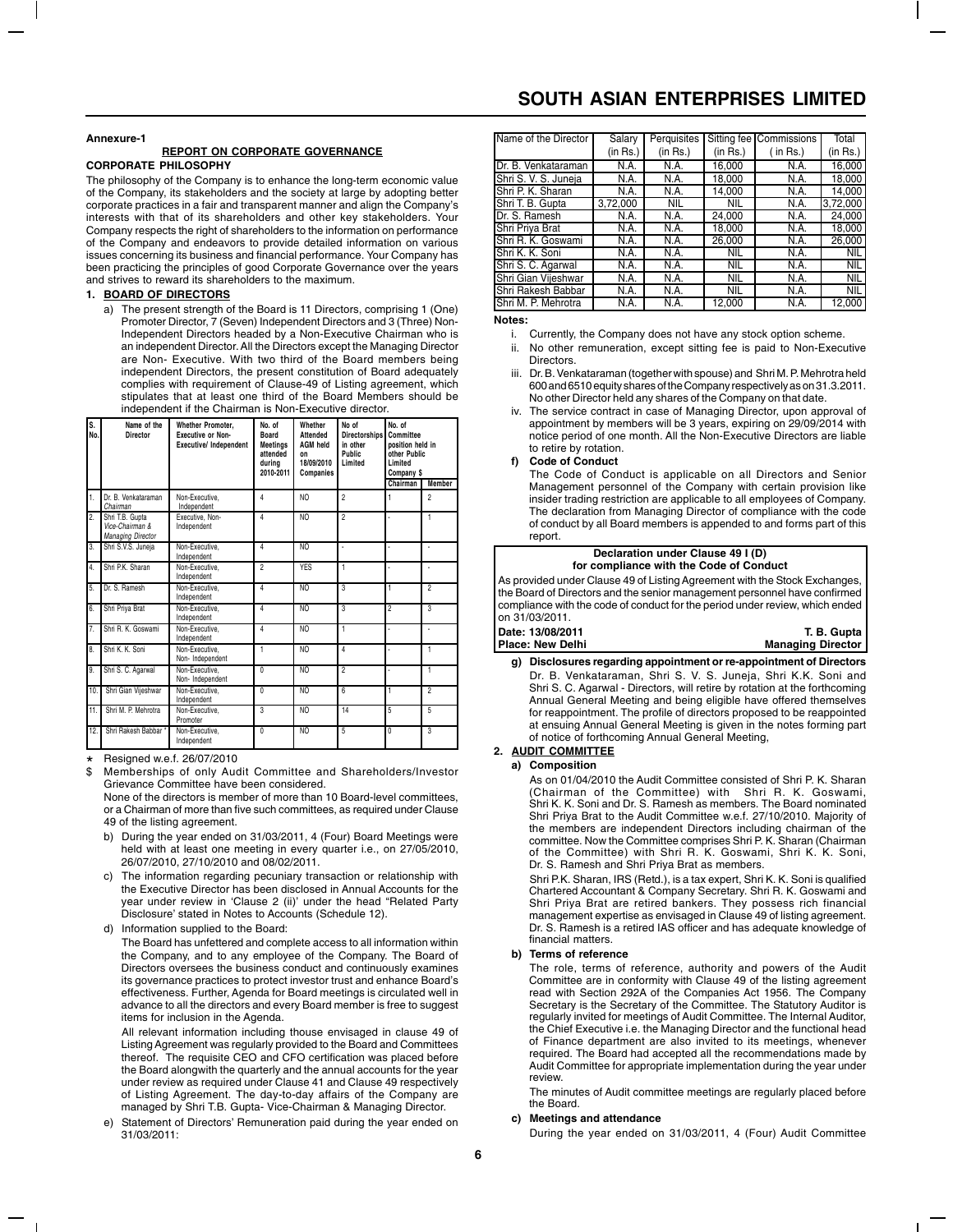Meetings were held on 27/05/2010, 26/07/2010, 27/10/2010 and 08/02/2011. The summary of attendance of members is as under:

| Name              | Shri R. K. Shri P. K.   Dr. S. |        |                 | Shri K. K. I Shri Priva |      |
|-------------------|--------------------------------|--------|-----------------|-------------------------|------|
|                   | Goswami                        | Sharan | <b>I</b> Ramesh | Soni                    | Brat |
| No of             |                                |        |                 |                         |      |
| Meetings attended |                                |        | Δ               |                         |      |

**3. SHAREHOLDERS/INVESTORS GRIEVANCE COMMITTEE**

#### **a) Composition and terms of reference**

The Shareholders/Investors Grievance Committee consists of Shri P.K. Sharan, Chairman of the Committee with Shri S.V.S. Juneja and Shri T.B. Gupta as members.

The Committee is vested with the requisite powers and authority in accordance with the requirements of Listing Agreement and apart from approval of share transfer and related aspects, it specifically looks into the redressal of the shareholders and investors' grievances.

As a step towards providing better services to its shareholders, individual members exercising the authority delegated by the Committee, regularly approve demat requests during the intervening period between two Committee meetings. Thus, the time gap between the demat approvals on an average is less than 15 days. The summary of demat request approved by the members is regularly placed before the Committee. The minutes of Committee meetings are regularly placed before the Board.

## **b) Meetings and attendance**

During the year ended on 31/03/2011, 10 (Ten), meetings of Shareholders/ Investors Grievance Committee were held i.e. on 27/04/2010, 27/05/2010, 30/06/2010, 28/09/2010, 27/10/2010, 30/11/2010, 29/12/2010, 29/01/2011,28/02/2011 and 29/03/2011. Details of attendance of Members are as under:

| Name                    | Shri P. K.<br>Sharan | Shri S. V. S.<br>Juneia | Shri T. B.<br>Gupta |  |  |
|-------------------------|----------------------|-------------------------|---------------------|--|--|
| No. of Meeting attended |                      | 10                      | 10                  |  |  |

#### **c) Shareholder's Complaints**

The Company has not received any complaints during the financial year ended 31<sup>st</sup> March, 2011.

General correspondence e.g. change of address, enquiry on dividend for the year, ISIN No. of the Company etc. has not been included in complaints.

#### **4. GENERAL BODY MEETINGS**

|  | a) Details of the last three Annual General Meetings are given below. |  |  |
|--|-----------------------------------------------------------------------|--|--|
|--|-----------------------------------------------------------------------|--|--|

| Financial year<br>ended | Date              | Time | Venue                                                                                 |
|-------------------------|-------------------|------|---------------------------------------------------------------------------------------|
| March 31, 2010          |                   |      | September 18, 2010   1.30 p.m.   Mikky House, K-Block Kidwai<br>Nagar, Kanpur (U.P.). |
| March 31, 2009          | September 2, 2009 |      | 1.30 p.m.   Mikky House, K-Block Kidwai<br>Nagar, Kanpur (U.P.).                      |
| March 31, 2008          |                   |      | September 12, 2008   1.30 p.m.   Mikky House, K-Block Kidwai<br>Nagar, Kanpur (U.P.). |

#### **b) Special Resolution passed in previous 3 Annual General Meetings (AGM)**

There were no matters required to be dealt/passed by the Company by special resolution or through postal ballot during the financial years 2007-2008, 2008-2009 and 2009-2010.

#### **c) Postal Ballots:**

No item was transacted through the process of postal Ballot during the year under review. However, in current year, one resolution for amendment in the Object Clause of Memorandum of Association of the Company is proposed to be passed through postal ballot and the result of the same may be declared in the ensuing Annual General Meeting.

### **5. DISCLOSURES**

#### **a) Related party transactions**

There were no transactions with promoters, Directors and related persons, which were materially significant, having conflict with the interest of Company at large, during the financial year under review. However, in compliance of AS-18, necessary disclosure of related party transaction has been made in Audited Financial Accounts for the year under review under the head "Notes on Accounts".

**b) Statutory compliance, penalties, strictures and Legal proceedings** The Company has complied with all the requirements of Stock Exchanges, SEBI and other statutory authorities on all matters related to capital markets and no penalties or strictures have been imposed on the Company during the last three years.

None of the pending cases in which Company is a party are material in nature, hence not reported here.

### **c) Whistle blower policy**

The company does not have a whistle blower policy at present, but no employee is denied access to the Audit Committee. The existing working setup also provides unfettered approach to management by the employees in reporting any matter envisaged to be covered in the

whistle blower policy.

# **d) Compliance of Non Mandatory requirements**

- The Company does not maintain separate office for the Non-Executive Chairman. However, he may claim reimbursement of expenses incurred for performance of duties as Chairman. No expenses on this account have been claimed during the year under review.
- ii. Remuneration Committee:
- The Remuneration Committee was constituted primarily to formulate the remuneration package for managerial personnel including Executive Director for approval of the Board. However, it also discharges such assignments as may be given by the Board from time to time. The Remuneration Committee as on 01/04/2011 had Shri S.V.S. Juneja, Shri P.K. Sharan, Shri R. K. Goswami and Shri S. C. Agarwal with Shri S. V. S. Juneja as Chairman of the Committee. The Company Secretary is secretary designated for the Committee. The constitution of committee conforms to requirement of Clause 49 of listing agreement. One meeting of Remuneration Committee was held during the year 2010-11 on 27/10/2010.
- The periodic results were not sent to every shareholder. However, they have been published in newspapers as prescribed in the listing agreement and were posted on website www.sebiedifar.nic.in in terms of Clause 51 of the Listing Agreement. The operation of the said website has been discontinued by SEBI w.e.f. 01/04/2010 and Clause 51 of the Listing Agreement has been deleted vide SEBI's circular no. CIR/CFD/DCR/3/2010 dated 19/04/2010. The periodic reporting is now being done on www.corpfiling.co.in in terms of clause 52 of the Listing Agreement as well as on Company's website namely www.sael.co.in, in time.
- iv. The Board has so far not adopted Peer group evaluation of Directors and restricting the tenure of Independent Directors to nine years in aggregate. However, since the Board including non-executive Directors are vested with strategic supervision of the Company, the individual contribution made by non-executive Directors for fulfilling this responsibility is basis of evaluation by the Board, of its members. Your Directors being seasoned and highly experienced personalities in their field keep themselves abreast of latest developments in their area of expertise and in the area of technology, management etc. However, the Directors are also kept abreast of requisite information about business activities of the Company and risks involved therein to enable the Directors to discharge their responsibilities in best possible manner.

There was no qualification in the Auditor's Report on the Annual Accounts of the Company for the year under review.

#### **6. COMMUNICATION TO SHAREHOLDERS**

- a) The Company publishes un-audited quarterly results in prescribed format and other information in The Pioneer (in English) and Swatantra Bharat (vernacular language).
- b) The Management discussion and analysis forms part of Annual Report for year under review. The Company, however, assumes no responsibility in respect of forward looking statements, which may be amended or modified in future on the basis of subsequent developments or events.
- c) The Company has its official website namely www.sael.co.in. The requisite<br>information under listing agreement has been posted on the website<br>including financial results. The periodic financial reporting is also being done on www.corpfiling.co.in. Further, disclosures pursuant to the listing agreement are promptly communicated to the Stock Exchanges. The documents filed by the Company with Registrar of Companies can be inspected at MCA's website namely www.mca.gov.in and the Company identification number (CIN) of Company is L91990UP1990PLC011753.
- d) The Company has dedicated an e-mail ID exclusively for redressal of Investor Complaints in compliance of Clause 47 (f) of listing agreement namely www.investordesk.sael@gmail.com.

# **7. SHAREHOLDERS INFORMATION**

- 
- **a) Annual General Meeting:** Friday, 30<sup>th</sup> September, 2011 at 1.30 p.m. **- Venue** : Mikky House, K- Block, Kidwai Nagar, Kanpur-208011 (U.P.) **- Financial Year** : April to March - Date of Book Closure **: From 23/09/2011 to 30/09/2011 (both days inclusive) Buy back of shares** : There was no proposal for buy back of shares by the Company, during the year under review.
	- **Dividend Payment Date** : Not applicable as no dividend has been recommended by the Board.

#### **b) Listing at Stock Exchanges:**

The Company's equity shares are listed at BSE Ltd., formerly The Bombay Stock Exchange, Mumbai, (Stock Code-526477). Listing fees to said stock exchange has been paid up to the financial year 2011-12.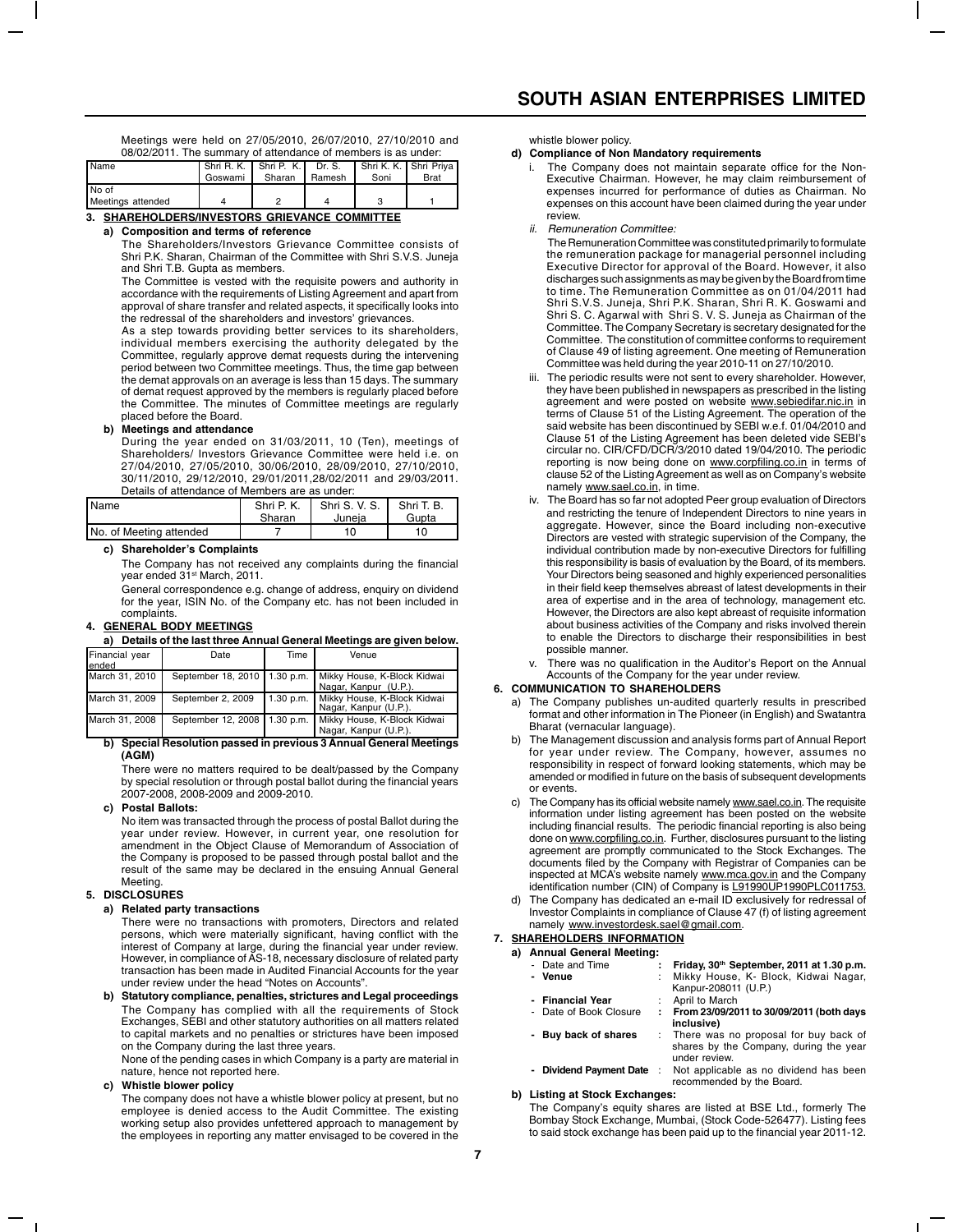**c) Stock Market data related to shares listed in India: (Source: Metastock) Monthly highs, lows and trading volume for Financial Year 2010-2011**

|              | <b>BSE Ltd.</b> |       |              |  |  |
|--------------|-----------------|-------|--------------|--|--|
| <b>MONTH</b> | High            | Low   | Volume       |  |  |
|              | Rs.             | Rs.   | No. of Share |  |  |
| Apr-10       | 9.88            | 8.26  | 3627         |  |  |
| $May-10$     | 12.06           | 9.50  | 860          |  |  |
| $Jun-10$     | 10.35           | 8.85  | 860          |  |  |
| $Jul-10$     | 9.91            | 7.61  | 18866        |  |  |
| Aug-10       | 18.25           | 7.90  | 48059        |  |  |
| $Sep-10$     | 24.40           | 19.15 | 284372       |  |  |
| $Oct-10$     | 20.80           | 13.50 | 46911        |  |  |
| Nov-10       | 17.55           | 11.25 | 46105        |  |  |
| $Dec-10$     | 18.60           | 15.10 | 6804         |  |  |
| $Jan-11$     | 14.50           | 9.15  | 18465        |  |  |
| Feb-11       | 9.60            | 7.78  | 2875         |  |  |
| Mar-11       | 15.90           | 7.25  | 22741        |  |  |
|              |                 | TOTAL | 500545       |  |  |







**d) Registrar and Transfer Agents & Investors correspondence**: The Company has retained M/s. RCMC Share Registry Pvt. Ltd., as its Registrar & Transfer Agents w.e.f. 01/04/2003 for entire shareholder services viz., processing request for transfer, other shareholder services, dematerialisation of holding, providing connectivity services with depositories in compliance with SEBI's circular No.D&CC/F/TTC/ CIR-15/2002 dated 27/12/2002. For any query relating to transfer/ transmission of shares, dematerialisation, change of address etc., please write to M/s. RCMC Share Registry Pvt. Ltd., (the "Registrar") at B-106, Sector -2, Noida U.P. 201301 (Phone Nos. 0120 - 4015880, 4015886).For any further assistance in said matters, queries may also be addressed to the Company Secretary at the Corporate office of the Company at : 2nd Floor, 13, Sant Nagar, East of Kailash, New Delhi-110065 Phone : 46656666 (5 lines), Fax: 46656699.

|  |  | e) Distribution of shareholding as on March 31, 2011. |  |  |  |
|--|--|-------------------------------------------------------|--|--|--|
|--|--|-------------------------------------------------------|--|--|--|

| No. of Share | Nominal value of |             |          |  |  |  |  |
|--------------|------------------|-------------|----------|--|--|--|--|
| holders      | %age             | Shares held | %age     |  |  |  |  |
|              |                  | (Rs.)       |          |  |  |  |  |
| 5701         | 96.32            | 7350830.00  | 18.3771  |  |  |  |  |
| 113          | 1.91             | 881090.00   | 2.2027   |  |  |  |  |
| 50           | 0.84             | 764590.00   | 1.9115   |  |  |  |  |
| 12           | 0.20             | 308240.00   | 0.7706   |  |  |  |  |
| 9            | 0.15             | 319500.00   | 0.7988   |  |  |  |  |
| 6            | 0.10             | 288510.00   | 0.7213   |  |  |  |  |
| 17           | 0.29             | 1196240.00  | 2.9906   |  |  |  |  |
| 11           | 0.19             | 28891000.00 | 72.2275  |  |  |  |  |
| 5919         | 100.00           | 40000000.00 | 100.0000 |  |  |  |  |
|              |                  |             |          |  |  |  |  |

# **SOUTH ASIAN ENTERPRISES LIMITED**

| According to categories of shareholders as on March 31, 2011) |  |  |  |  |  |  |  |  |  |  |  |
|---------------------------------------------------------------|--|--|--|--|--|--|--|--|--|--|--|
|---------------------------------------------------------------|--|--|--|--|--|--|--|--|--|--|--|

| S.<br>No. | Categories                         | No. of<br>shares | Amount<br>in Rs. | Percentage of<br>shareholding |
|-----------|------------------------------------|------------------|------------------|-------------------------------|
| 1.        | Promoters. Directors and Relatives | 2440919          | 24409190.00      | 61.023                        |
| 2.        | Financial Institutions and Banks   | 200              | 2000.00          | 0.005                         |
| 3.        | Mutual Fund                        |                  | 0.00             | 0.000                         |
| 4.        | Flls                               | 0                | 0.00             | 0.000                         |
| 5.        | <b>Corporate Bodies</b>            | 371418           | 3714180.00       | 9.285                         |
| 6.        | Indian Public                      | 1176136          | 11761360.00      | 29.403                        |
| 7.        | <b>Clearning Member</b>            | 10817            | 108170.00        | 0.270                         |
| 8.        | NRI/OCBs                           | 510              | 5100.00          | 0.013                         |
|           | <b>Grand Total</b>                 | 4000000          | 40000000.00      | 100.000                       |

## **f) Dematerialisation of Shares and liquidity:**

80.62 % of the total holdings of equity shares have been dematerialized up to 31.03.2011. Trading in Company's shares is permitted only in demat form w.e.f. 24-07-2000.

- **g)** There were no ADRs/GDRs/ Warrants or other convertible instruments outstanding as on 31/03/2011.
- **h)** The Amusement Parks of the Company are located as under:
	- 1. Mikky House, K-Block,Kidwai Nagar, Kanpur-208011 U.P. 2. Gautam Buddha Park, Lucknow -226003, U.P. 3. Naya Ghat, Ayodhya- 224123, U.P.
- **i) Financial Calendar (Tentative)**

| Quarter ending June 30, 2011                                                             | Mid of August, 2011   |
|------------------------------------------------------------------------------------------|-----------------------|
| Quarter ending September 30, 2011                                                        | Mid of November, 2011 |
| Quarter ending December 31, 2011                                                         | Mid of February, 2012 |
| Year ending March 31, 2012 #                                                             | End of May, 2012      |
| Annual General Meeting for the year ended March 31,2011 30 <sup>th</sup> September, 2011 |                       |

# For the quarter ending 31/03/2012 un-audited results may not be published and only audited results will be published, unless decided otherwise.

**j) Subsidiary Company**

The Company has no subsidiary.

**Certificate on Corporate Governance**As required by Clause 49 of the Listing Agreement, the requisite certificate is annexed hereto.

#### **Annexure-2**

#### **Annexure to Directors' Report**

**Information as per Section 217(1)(e) read with Companies (Disclosure of Particulars in report of Board of Directors) Rules, 1988 and forming part of Directors' Report for the year ended 31st March, 2011.**

#### **CONSERVATION OF ENERGY**

|                  | Place: New Delhi                                                         | <b>Director</b>                             | <b>Managing Director</b> |
|------------------|--------------------------------------------------------------------------|---------------------------------------------|--------------------------|
| Date: 13/08/2011 |                                                                          | P. K. Sharan                                | T.B. Gupta               |
|                  |                                                                          | For and on behalf of the Board of Directors |                          |
|                  | b) Foreign Exchange Used                                                 |                                             | Nil                      |
|                  | FOREIGN EXCHANGE EARNINGS AND OUTGO<br>a) Foreign Exchange Earned        |                                             | Nil                      |
|                  | b) Technology absorption, adoption and innovation                        |                                             | Nil                      |
|                  | <b>TECHNOLOGY ABSORPTION</b><br>a) Research and development              |                                             | Nil                      |
| b)               | Proposals under implementation for reduction<br>in consumption of energy |                                             | Nil                      |
| a) -             | Energy conservation measure taken                                        |                                             | Nil                      |

**CERTIFICATE**

### To **THE MEMBERS OF**

#### **SOUTH ASIAN ENTERPRISES LIMITED**

We have examined the compliance of conditions of Corporate Governance by **SOUTH ASIAN ENTERPRISES LIMITED**, for the year ended on March 31, 2011, as stipulated in clause 49 of the Listing Agreement of the said company with stock exchanges.The compliance of conditions of Corporate Governance is the responsibility of the Management. Our examination was limited to procedures and implementation thereof, adopted by the Company for ensuring the compliance of the conditions of the Corporate Governance. It is neither an audit nor an expression of opinion on the financial statements of the company.In our opinion and to the best of our information and according to the explanations given to us, we certify that the Company has complied with the conditions of Corporate Governance as stipulated in the abovementioned Listing Agreement.We further state that such compliance is neither an assurance as to the future viability of the company nor the efficiency or effectiveness with which the management has conducted the affairs of the company.

> FOR ANIL PARIEK & GARG CHARTERED ACCOUNTANTS (F. R. No. 01676C)

PLACE: KANPUR (H.K. PARIEK) DATE: 13, AUGUST 2011 **PARTNER** 

M.No. 70250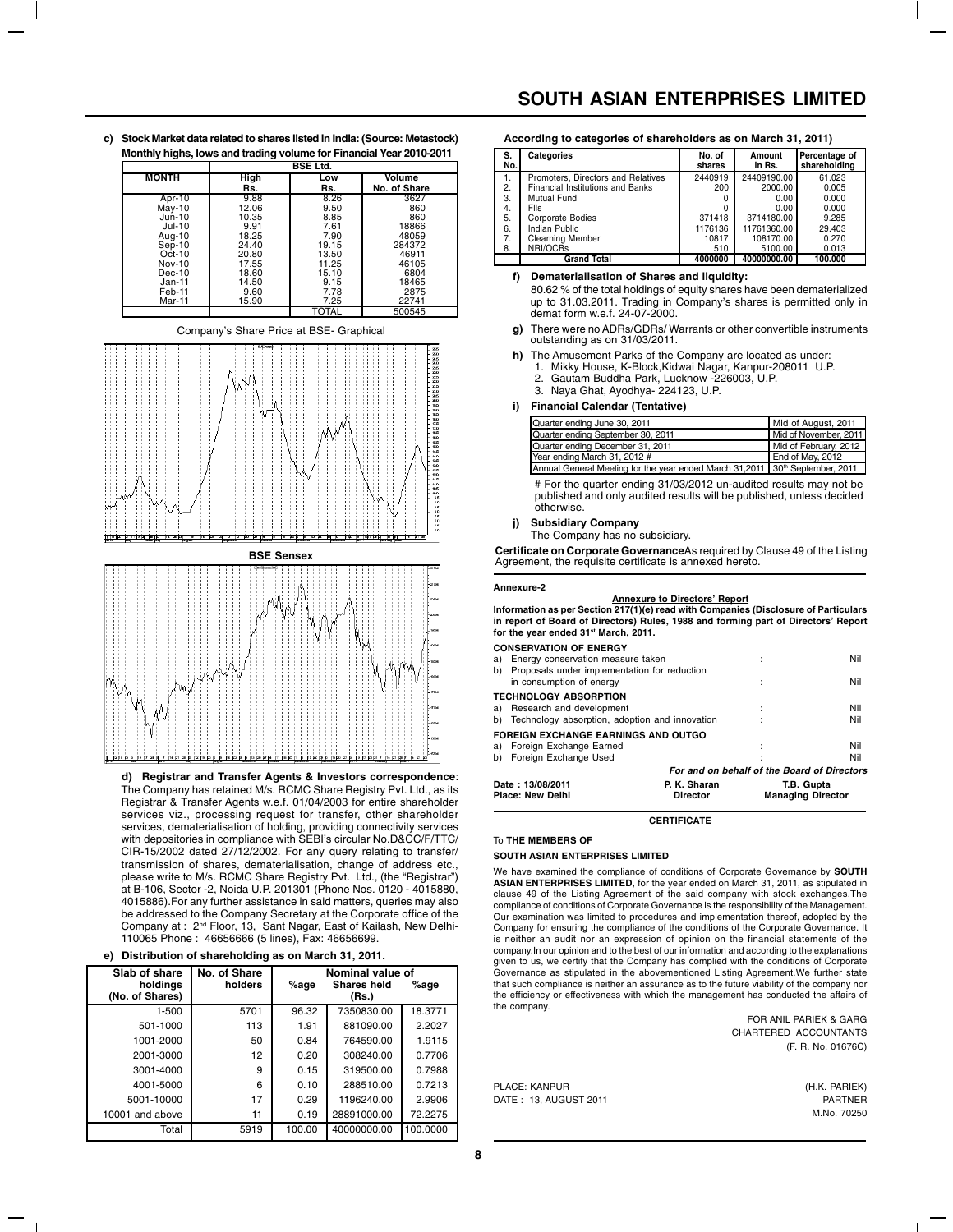#### **AUDITORS' REPORT**

#### To, The Members **SOUTH ASIAN ENTERPRISES LIMITED KANPUR**

We have audited the attached Balance Sheet of SOUTH ASIAN ENTERPRISES LIMITED as at 31st MARCH, 2011,the Profit and Loss Account and the cash flow statement of the Company for the year ended on that date annexed thereto. These financial statements are the responsibility of the Company's Management. Our responsibility is to express an opinion on these financial statements based on our audit.

We conducted our audit in accordance with auditing standards generally accepted in India. Those Standards require that we plan and perform the audit to obtain reasonable assurance about whether the financial statements are free of material misstatement. An audit includes examining, on a test basis, evidence supporting the amounts and disclosures in the financial statements. An audit also includes assessing the accounting principles used and significant estimates made by management, as well as evaluating the overall financial statement presentation. We believe that our audit provides a reasonable basis for our opinion.

- 1. As required by the Companies (Auditor's Report) Order, 2003 as amended by the Companies (Auditor's report)(Amendment) Order, 2004 issued by the Central Government of India in terms of sub-section (4A) of Section 227 of the Companies Act, 1956, we enclosed in the Annexure a statement on the matters specified in paragraphs 4 & 5 of the said order, to the extent applicable to the company.
- 2. Further to our comments in the annexure referred to in paragraph 1 above, we report that:
	- (a) We have obtained all the information and explanations, which to the best of our knowledge and belief were necessary for the purposes of our audit;
	- (b) In our opinion, proper books of account as required by law have been kept by the company so far as appears from our examination of those books;
	- (c) The Balance Sheet, Profit and Loss Account and cash flow statement dealt with by this report are in agreement with the books of accounts;
	- (d) In our opinion, the Balance Sheet, Profit & Loss Account and cash flow statement dealt with by this report comply with the Accounting Standards referred to in sub-section (3C) of section 211 of the Companies Act, 1956;
	- (e) On the basis of written representations received from the directors, as on 31st March, 2011 and taken on record by the Board of Directors, we report that none of the directors is disqualified as on 31<sup>st</sup> March, 2011 from being appointed as a director in terms of clause (g) of sub-section (1) of section 274 of the Companies Act, 1956;
	- (f) In our opinion and to the best of our information and according to the explanations given to us, the said accounts read together with significant accounting policies and other notes appearing thereon, give the information required by the Companies Act, 1956, in the manner so required and give a true and fair view in conformity with the accounting principles generally accepted in India :
		- In the case of the Balance Sheet of the state of affairs of the Company as at 31<sup>st</sup> March, 2011;
		- (ii) In the case of the Profit and Loss account of the profit of the Company for the year ended on that date, and
		- (iii) In the case of the Cash Flow Statement, of the cash flows for the year ended on that date.

**FOR ANIL PARIEK AND GARG CHARTERED ACCOUNTANTS PLACE : NEW DELHI (H.K. PARIEK) DATE: 28.05.2011 M.No. 70250 Firm Regn. No. 01676C**

# **ANNEXURE TO THE AUDITORS' REPORT**

**REFERRED TO IN PARAGRAPH (1) OF OUR REPORT OF EVEN DATE** 1. (a) The Company has maintained proper records showing full particulars

- including quantitative details and situation of fixed assets.
	- (b) The company has a regular programme of physical verification of fixed assets which, in our opinion, is reasonable having regard to the size of the Company and the nature of its assets. In accordance with this programme, certain fixed assets were physically verified by the management during the year and we are informed that no material discrepancies were noticed on such verification.
	- (c) In our opinion and according to the information and explanations given to us, the Company has not disposed off substantial part of fixed assets having effect on going concern.

# **SOUTH ASIAN ENTERPRISES LIMITED**

- 2. (a) The Inventories have been physically verified during the year by the management. In our opinion, the frequency of physical verification is reasonable.
	- (b) In our opinion and according to the information and explanations given to us, the procedure of physical verification of inventories followed by the management were found reasonable and adequate in relation to the size of the company and the nature of its business.
	- (c) In our opinion and according to information and explanation given to us, the company has maintained proper records of its inventories and no material discrepancies were noticed on physical verification.
- 3. The Company has neither granted nor taken any loans, secured or unsecured, to/from companies, firms or other parties covered in the register maintained under section 301 of the Act.
- 4. In our opinion and according to the information and explanations given to us, the Company has an adequate internal control system commensurate with the size of the Company and the nature of its business, for the purchase of inventory, fixed assets and for the sale of goods and services. During the course of our Audit, no major weakness has been noticed in the internal control system in respect of these areas.
- 5. (a) In our opinion and according to the information and explanations given to us, the particulars of contracts or arrangements that need to be entered into the register in pursuance of Section 301 of the Act, have been so entered.
	- (b) There are no transactions for value exceeding Rs. 5,00,000/- during the year.
- 6. The company has not accepted any deposits from the public during the year within the meaning of section 58A & 58AA or any other relevant provisions of the Companies Act, 1956 and the rules framed there under.
- 7. In our opinion, the company has an internal audit system, commensurate with its size and nature of its business.
- 8. In our opinion and according to the information and explanation given to us, maintenance of cost records as prescribed by the Central Govt. under section 209 (1) (d) of the Act, is not required as the Company is not in the manufacturing activity.
- 9. (a) The company is regular in depositing undisputed statutory dues like provident fund, investor education and protection fund, employees state insurance, income-tax, sales tax, wealth tax, service tax, custom duty, excise duty, cess and any other statutory dues with the appropriate authorities. There were no outstanding dues for a period exceeding six months against any undisputed statutory dues as on 31.03.2011.
	- (b) According to information and explanations given to us, there are no dues of income tax, sales tax, wealth tax, service tax, custom duty, excise duty and cess which have not been deposited on account of any dispute.
- 10. The Company neither have any accumulated losses as at the end of the year nor incurred any cash losses during the current financial year, or in the immediately preceding Financial Year.
- 11. According to the information and explanations given to us, the Company has not granted any loans or advances on the basis of securities by way of pledge of shares, debentures or other securities.
- 12. The company has maintained proper records for investments made in shares, securities, debentures and other investments and timely entries have been made therein. The shares, securities, debentures and the other investments have been held by the company in its own name except to the extents of exemption granted under section 49 of the Act.

However, some of the investments made in shares are under process for transfer in the name of the Company.

- 13. In our opinion and according to the information and explanations given to us, the Company has not given any Guarantee for loans taken by others from Banks or Financial Institutions.
- 14. The Company has not raised any Term Loan during the year.
- 15. According to the records examined by us and the information and explanations given to us and on an overall examination of the Balance Sheet of the Company, we report that no funds raised on short-term basis have been used for long-term investment.
- 16. To the best of our knowledge and information and explanations given to us, no fraud on or by the company has been noticed or reported during the year.
- 17. The provisions of clauses Nos. 4 (xi), (xiii), (xviii), (xix) and (xx) of paragraph 4 of the Companies (Auditors' Report) (Amendment) Order, 2004 are not applicable to the company for the current year.

**FOR ANIL PARIEK & GARG CHARTERED ACCOUNTANTS**

**DATE: 28.05.2011** 

**PLACE: NEW DELHI (H.K. PARIEK) M.No. 70250 Firm Regn. No. 01676C**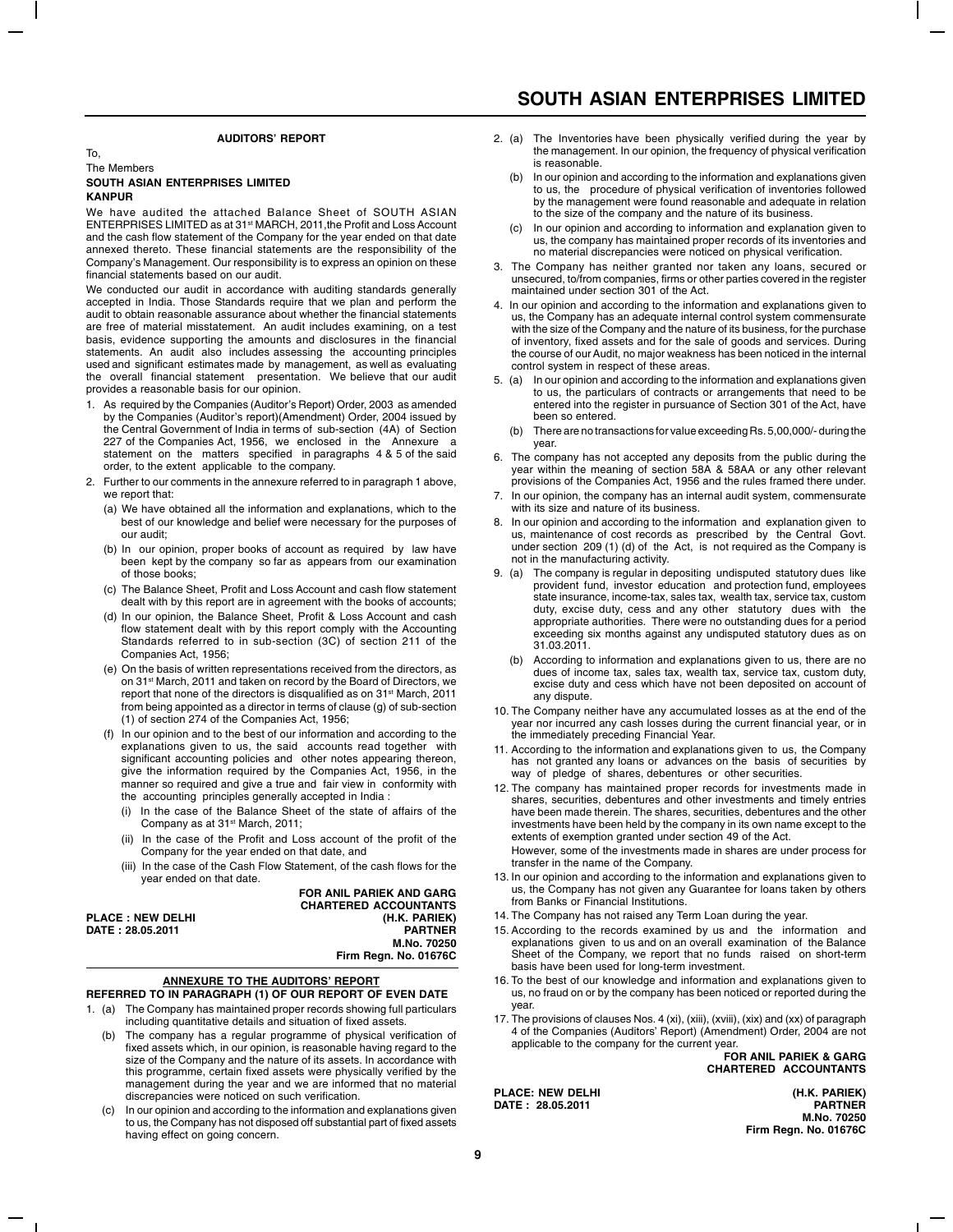$\mathsf{I}$ 

 $\overline{\phantom{0}}$ 

 $\overline{1}$ 

|         |               |                                                     |                          |              | Schedule                                    | As at                            | (Amount in Rupees)<br>As at |
|---------|---------------|-----------------------------------------------------|--------------------------|--------------|---------------------------------------------|----------------------------------|-----------------------------|
|         |               |                                                     |                          |              | No.                                         | 31st March, 2011                 | 31st March, 2010            |
| Ι.      |               | <b>SOURCES OF FUNDS</b>                             |                          |              |                                             |                                  |                             |
|         | 1             | <b>Share Holders' Funds</b>                         |                          |              |                                             |                                  |                             |
|         |               | <b>Share Capital</b><br>a)                          |                          |              | 1                                           | 3,99,90,500                      | 3.99.90.500                 |
|         |               | Reserves & Surplus<br>b)                            |                          |              | 2                                           | 8,09,52,656                      | 8,04,49,351                 |
|         | 2             | <b>Secured Loans</b>                                |                          |              | 3                                           | 21,02,235                        | 985,842                     |
|         | 3             | Deferred Tax Liability(Net)                         |                          |              |                                             | 19,33,604                        | 23,01,676                   |
|         |               |                                                     |                          | <b>TOTAL</b> |                                             | 12,49,78,995                     | 12,37,27,369                |
| Ш.      |               | <b>APPLICATION OF FUNDS</b>                         |                          |              |                                             |                                  |                             |
|         | 1.            | Fixed assets                                        |                          |              |                                             |                                  |                             |
|         |               | <b>Gross Block</b><br>(a)                           |                          |              | $\overline{4}$                              | 8,95,48,439                      | 8,94,15,350                 |
|         |               | Less: Depreciation and Impairment<br>(b)            |                          |              |                                             | 8,04,95,520                      | 7,89,00,387                 |
|         |               | Net Block<br>(c)                                    |                          |              |                                             | 90,52,919                        | 1,05,14,963                 |
|         | 2.            | <b>Investments</b>                                  |                          |              | 5                                           | 10,01,93,387                     | 9,98,42,506                 |
|         | $\mathcal{A}$ | Current Assets, Loans & Advances                    |                          |              | 6                                           |                                  |                             |
|         |               | Inventories<br>a)                                   |                          |              |                                             | 45,50,606                        | 46,63,234                   |
|         |               | b)<br><b>Sundry Debtors</b><br>Cash & Bank Balances |                          |              |                                             | 37,54,370<br>91,74,207           | 20,48,384<br>98,07,844      |
|         |               | c)<br>d)<br>Loans & Advances                        |                          |              |                                             | 27,78,742                        | 16,07,147                   |
|         |               |                                                     |                          |              |                                             |                                  |                             |
|         |               |                                                     |                          |              |                                             | 2,02,57,925                      | 1,81,26,609                 |
|         |               | Less: Current Liabilities & Provisions              |                          |              | $\overline{7}$                              | 45,25,236                        | 47,56,709                   |
|         |               | <b>Net Current Assets</b>                           |                          |              |                                             | 1,57,32,689                      | 1,33,69,900                 |
|         |               |                                                     |                          | <b>TOTAL</b> |                                             | 12,49,78,995                     | 12,37,27,369                |
|         |               | <b>Notes on Accounts</b>                            |                          |              | 12                                          |                                  |                             |
|         |               | As per our report of even date                      |                          |              |                                             |                                  |                             |
|         |               | For Anil Pariek and Garg                            |                          |              | For & on behalf of the Board                |                                  |                             |
|         |               | <b>Chartered Accountants</b>                        |                          |              |                                             |                                  |                             |
|         |               | (Firm Regn. No.01676C)                              |                          |              |                                             |                                  |                             |
|         | H. K. Pariek  |                                                     | T. B. Gupta              |              | P. K. Sharan                                | S. C. Agarwal<br><b>Director</b> |                             |
| Partner | M.No. 70250   |                                                     | <b>Managing Director</b> |              | <b>Director</b>                             |                                  |                             |
|         |               |                                                     |                          |              |                                             |                                  |                             |
|         |               | Place: New Delhi                                    |                          |              |                                             |                                  |                             |
|         |               | Date: 28/05/2011                                    |                          |              |                                             |                                  |                             |
|         |               |                                                     |                          |              | PROFIT & LOSS FOR THE YEAR 31st March, 2011 |                                  |                             |
|         |               |                                                     |                          |              |                                             |                                  | (Amount in Rupees)          |

|                                                                                                                      |                          |       |                                |                                        | (Amount in Rupees)                     |
|----------------------------------------------------------------------------------------------------------------------|--------------------------|-------|--------------------------------|----------------------------------------|----------------------------------------|
|                                                                                                                      |                          |       | Schedule<br>No.                | For the year ended<br>31st March, 2011 | For the year ended<br>31st March, 2010 |
| <b>INCOME</b>                                                                                                        |                          |       |                                |                                        |                                        |
| <b>Park Receipts</b>                                                                                                 |                          |       |                                | 40,95,944                              | 39,50,271                              |
| Sale of Traded Goods                                                                                                 |                          |       |                                | 1,45,70,201                            | 84,25,141                              |
| Other Income                                                                                                         |                          |       | 8                              | 11,85,922                              | 12,18,335                              |
|                                                                                                                      |                          | Total |                                | 1,98,52,067                            | 1,35,93,747                            |
| <b>EXPENDITURE</b>                                                                                                   |                          |       |                                |                                        |                                        |
| <b>Employee's Cost</b>                                                                                               |                          |       | 9                              | 27,87,717                              | 19,61,684                              |
| Operating & Other Expenses                                                                                           |                          |       | 10                             | 55,13,300                              | 49,19,784                              |
| <b>Purchase of Trading Materials</b>                                                                                 |                          |       |                                | 90,73,380                              | 74,61,712                              |
| (Increase)/ Decrease in Stock                                                                                        |                          |       | 11                             | 1,12,628                               | (2,435,922)                            |
| Depreciation and Impairment                                                                                          |                          |       | $\overline{4}$                 | 15,95,133                              | 15,68,184                              |
| Interest other than on fixed loans                                                                                   |                          |       |                                | 1,52,216                               | 35,852                                 |
|                                                                                                                      |                          | Total |                                | 1,92,34,374                            | 1,35,11,294                            |
| PROFIT/ (LOSS) BEFORE TAX AND PRIOR PERIOD ITEMS                                                                     |                          |       |                                | 6,17,693                               | 82,453                                 |
| Less: Provision for Taxation:                                                                                        |                          |       |                                |                                        |                                        |
| - Deferred                                                                                                           |                          |       |                                | (368,072)                              | (320, 860)                             |
| - Current                                                                                                            |                          |       |                                | 450,000                                | 395,000                                |
| - Earlier Year Adjustments                                                                                           |                          |       |                                | 32.460                                 |                                        |
| <b>PROFIT/(LOSS) AFTER TAX</b>                                                                                       |                          |       |                                | 5,03,305                               | 8,313                                  |
| Surplus b/fd. from previous year                                                                                     |                          |       |                                | 18,78,436                              | 18,70,123                              |
| <b>SURPLUS CARRIED TO BALANCE SHEET</b>                                                                              |                          |       |                                | 23,81,741                              | 18,78,436                              |
| Earning Per Share (Basic and Diluted)                                                                                |                          |       |                                | 0.13                                   | 0.00                                   |
| <b>Notes to Accounts</b>                                                                                             |                          |       | 12                             |                                        |                                        |
| As per our report of even date<br>For Anil Pariek and Garg<br><b>Chartered Accountants</b><br>(Firm Regn. No.01676C) |                          |       | For and on behalf of the Board |                                        |                                        |
| H. K. Pariek                                                                                                         | T. B. Gupta              |       | P. K. Sharan                   | S. C. Agarwal                          |                                        |
| Partner                                                                                                              | <b>Managing Director</b> |       | Director                       | Director                               |                                        |
| M.No. 70250                                                                                                          |                          |       |                                |                                        |                                        |

Place: New Delhi Date : 28/05/2011

 $=$   $+$ 

 $\overline{\phantom{a}}$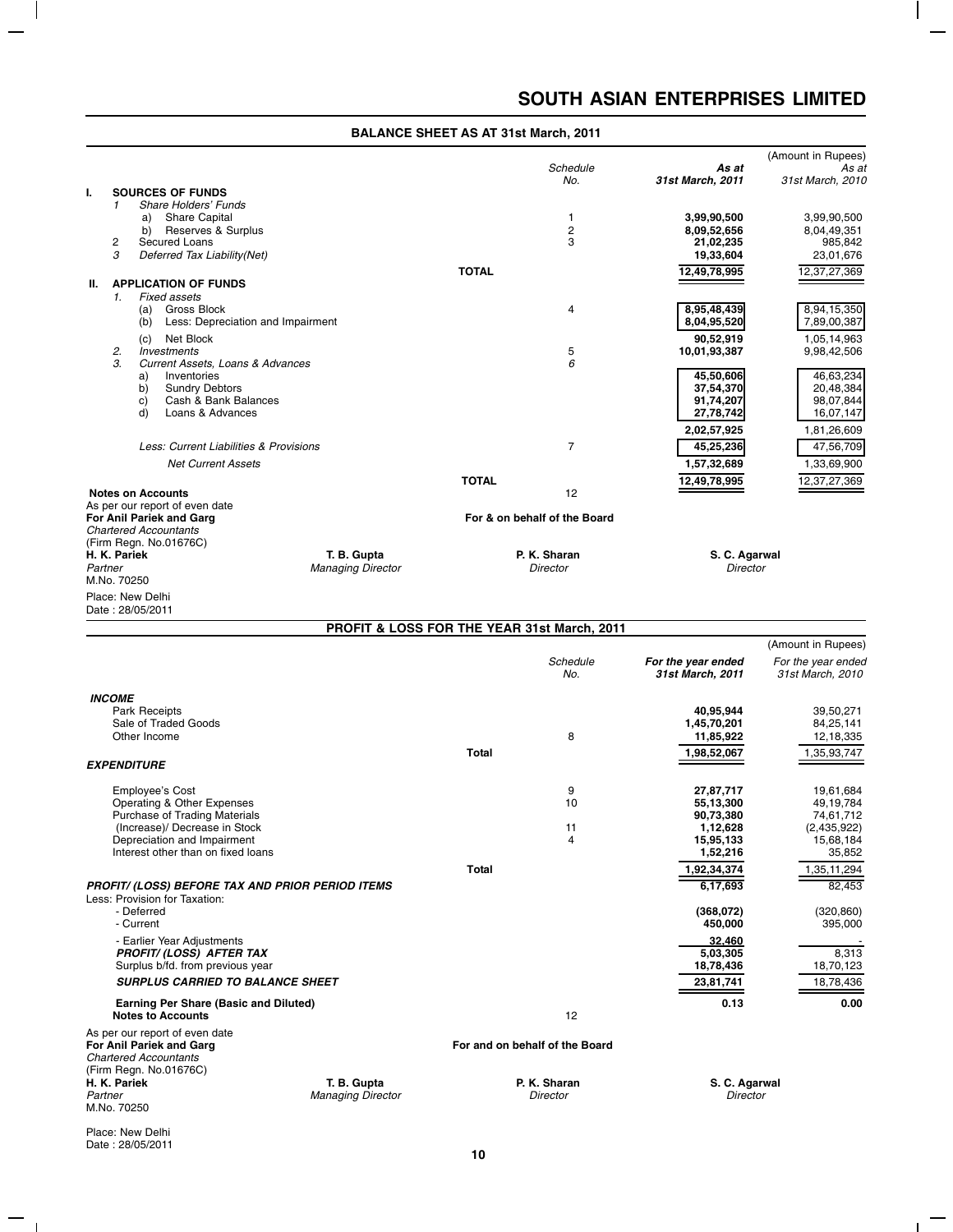$\overline{\phantom{a}}$ 

 $\overline{1}$  –

|                                                                      |                           | (Amount in Rs.)           |
|----------------------------------------------------------------------|---------------------------|---------------------------|
|                                                                      | As at<br>31st March. 2011 | As at<br>31st March. 2010 |
| <b>SCHEDULE 1 SHARE CAPITAL</b>                                      |                           |                           |
| <b>AUTHORISED CAPITAL</b>                                            |                           |                           |
| 50,00,000 Equity Shares of Rs.10/- each                              | 5,00,00,000               | 5,00,00,000               |
| ISSUED, SUBSCRIBED & CALLED UP CAPITAL                               |                           |                           |
| 40,00,000 Equity Shares of Rs. 10/- each<br><b>PAID-UP CAPITAL</b>   | 4,00,00,000               | 4,00,00,000               |
| 40,00,000 Equity Shares of Rs. 10/- each fully paid up in cash       | 4,00,00,000               | 4,00,00,000               |
| Less: Calls unpaid                                                   | 9,500                     | 9,500                     |
|                                                                      | 3,99,90,500               | 3,99,90,500               |
| <b>SCHEDULE 2 RESERVES &amp; SURPLUS</b>                             |                           |                           |
|                                                                      |                           |                           |
| <b>SECURITIES PREMIUM ACCOUNT</b><br>a)<br>As per last Balance Sheet | 6,00,00,000               | 6,00,00,000               |
| Less : Calls Unpaid                                                  | 28,500                    | 28,500                    |
|                                                                      | 5,99,71,500               | 5,99,71,500               |
| <b>GENERAL RESERVE</b><br>b)                                         |                           |                           |
| As per last Balance Sheet                                            | 1,85,99,415               | 1,85,99,415               |
| Total (b)                                                            | 1,85,99,415               | 1,85,99,415               |
| <b>PROFIT &amp; LOSS A/C</b><br>C)                                   |                           |                           |
| Surplus as per account                                               | 18,78,436                 | 1,870,123                 |
| Add: Transfer From Profit & Loss Account                             | 5,03,305                  | 8,313                     |
|                                                                      | 23,81,741                 | 18,78,436                 |
| Total $(a) + (b) + (c)$                                              | 8,09,52,656               | 8,04,49,351               |
| <b>SCHEDULE 3 SECURED LOANS</b>                                      |                           |                           |
| Credit Limit from Bank                                               | 21,02,235                 | 985,842                   |
| (Secured against fixed deposit)                                      | 21,02,235                 | 9,85,842                  |

# **SCHEDULE 4: FIXED ASSETS**

 $\overline{\phantom{a}}$ 

 $=$   $\overline{1}$ 

 $\overline{a}$ 

| <b>Particulars</b>                                                                                                                    | <b>Gross Block</b>                                        |                            |                                                      | Impairment                                                    |                                       | Depreciation           |                    |                                                           |                                                    | <b>Net Block</b>         |                                                           |                                                      |                                                     |
|---------------------------------------------------------------------------------------------------------------------------------------|-----------------------------------------------------------|----------------------------|------------------------------------------------------|---------------------------------------------------------------|---------------------------------------|------------------------|--------------------|-----------------------------------------------------------|----------------------------------------------------|--------------------------|-----------------------------------------------------------|------------------------------------------------------|-----------------------------------------------------|
|                                                                                                                                       | <b>Opening Balance</b><br>l as on 01.04.2010              | <b>Additions</b>           | <b>Deductions</b><br>During the year During the year | Asat<br>31.03.2011                                            | Upto<br>31.03.2010                    | <b>For the</b><br>Year | Asat<br>31.03.2011 | Upto<br>01.04.2010                                        | For the<br>Year                                    | <b>Adjustments</b>       | Asat<br>31.03.2011                                        | As at<br>01.04.2011                                  | Asat<br>31.03.2010                                  |
| A. Assets for own use<br><b>Building</b><br>Plant & Machinery<br>Vehicles<br>Furniture & Fixtures &<br>Office Equipments<br>Computers | 85.79.133<br>2,91,15,633<br>51.300<br>11.40.084<br>93.240 | 49,545<br>21.945<br>61.599 | $\overline{\phantom{a}}$                             | 85.79.133<br>2,91,15,633<br>1,00,845<br>11.62.029<br>1,54,839 | 15.18.524<br>$\overline{\phantom{a}}$ |                        | 15.18.524          | 44.53.490<br>2.13.25.130<br>48,876<br>10.47.091<br>71.316 | 2.74.342<br>12,63,945<br>4,707<br>28.901<br>23.238 | $\overline{\phantom{a}}$ | 47,27,832<br>2,25,89,075<br>53,583<br>10.75.992<br>94.554 | 38.51.301<br>50,08,034<br>47.262<br>86.037<br>60.285 | 41.25.643<br>62,71,979<br>2.424<br>92.993<br>21.924 |
| <b>B.</b> Assets on Lease<br>Plant & Machinery<br>Total                                                                               | 5.04.35.960<br>8,94,15,350                                | 1.33.089                   |                                                      | 5.04.35.960<br>8,95,48,439                                    | 15,18,524                             |                        | 15,18,524          | 5.04.35.960<br>7,73,81,863                                | 15.95.133                                          | $\overline{\phantom{a}}$ | 5.04.35.960<br>7.89.76.996                                |                                                      | 90,52,919 1,05,14,963                               |
| Previous Year                                                                                                                         | 9.10.87.044                                               | 17.485                     | 1.689.179                                            | 8.94.15.350                                                   | 1.518.524                             |                        | 1.518.524          | 7.74.35.576                                               |                                                    | 15.68.184   1.621.897    | 7.73.81.863 1.05.14.963 1.21.32.944                       |                                                      |                                                     |

# **SCHEDULE 5: INVESTMENTS (LONG - TERM)**

|                                                                                                                                                                                                                                                                             |                                           |                                               |                                            |                                           | <b>Book Value</b>                                   |                                                     |
|-----------------------------------------------------------------------------------------------------------------------------------------------------------------------------------------------------------------------------------------------------------------------------|-------------------------------------------|-----------------------------------------------|--------------------------------------------|-------------------------------------------|-----------------------------------------------------|-----------------------------------------------------|
| <b>PARTICULARS</b>                                                                                                                                                                                                                                                          | As on<br>01.04.2010<br>(Nos.)             | <b>Purchased</b><br>during the year<br>(Nos.) | Sold/Adjusted<br>during the year<br>(Nos.) | As on<br>31.03.2011<br>(Nos.)             | As at<br>31.03.2011<br>(Rs.)                        | As at<br>31.03.2010<br>(Rs.)                        |
| Non Trade Investments (At Cost)<br><b>Quoted Investments</b>                                                                                                                                                                                                                |                                           |                                               |                                            |                                           |                                                     |                                                     |
| Equity Share of Rs.10 each (fully paid up<br>A)<br>unless otherwise stated)<br>Bank of Baroda<br>ii)<br>Titan<br>iii)<br><b>Tata Steel</b><br>iii)<br>Reliance Media<br>iii)<br>Reliance                                                                                    |                                           | 5<br>200<br>500<br>100                        | 5                                          | 200<br>500<br>100                         | 251<br>1,38,235<br>1,12,085<br>1,00,561             | 251                                                 |
| <b>Unquoted Investments</b><br>Equity Share of Rs.10 each (fully paid up)<br>A)<br>Indhra Dhan Agro Products Ltd.<br>i)<br>Hotline Electronics Ltd.<br>ii)<br>iii)<br>VLS Capital Ltd.<br>Equity Share of Rs.100 each (fully paid up)<br>B)<br>Alok Fintrade (P) Ltd.<br>i) | 5,000<br>15,00,000<br>10,00,000<br>35,000 | --<br>٠                                       | ٠                                          | 5,000<br>15,00,000<br>10.00.000<br>35,000 | 5,00,000<br>1,50,00,000<br>6,00,00,000<br>35,00,000 | 5,00,000<br>1,50,00,000<br>6,00,00,000<br>35,00,000 |
| <b>Investment in Real Estate</b><br>Total                                                                                                                                                                                                                                   |                                           |                                               |                                            |                                           | 2,08,42,255<br>10,01,93,387                         | 2,08,42,255<br>9,98,42,506                          |
| Note: Aggregate value of Quoted Investments<br>: Book Value (Rs.)<br>: Market Value (Rs.)                                                                                                                                                                                   |                                           |                                               |                                            |                                           |                                                     | 251<br>639                                          |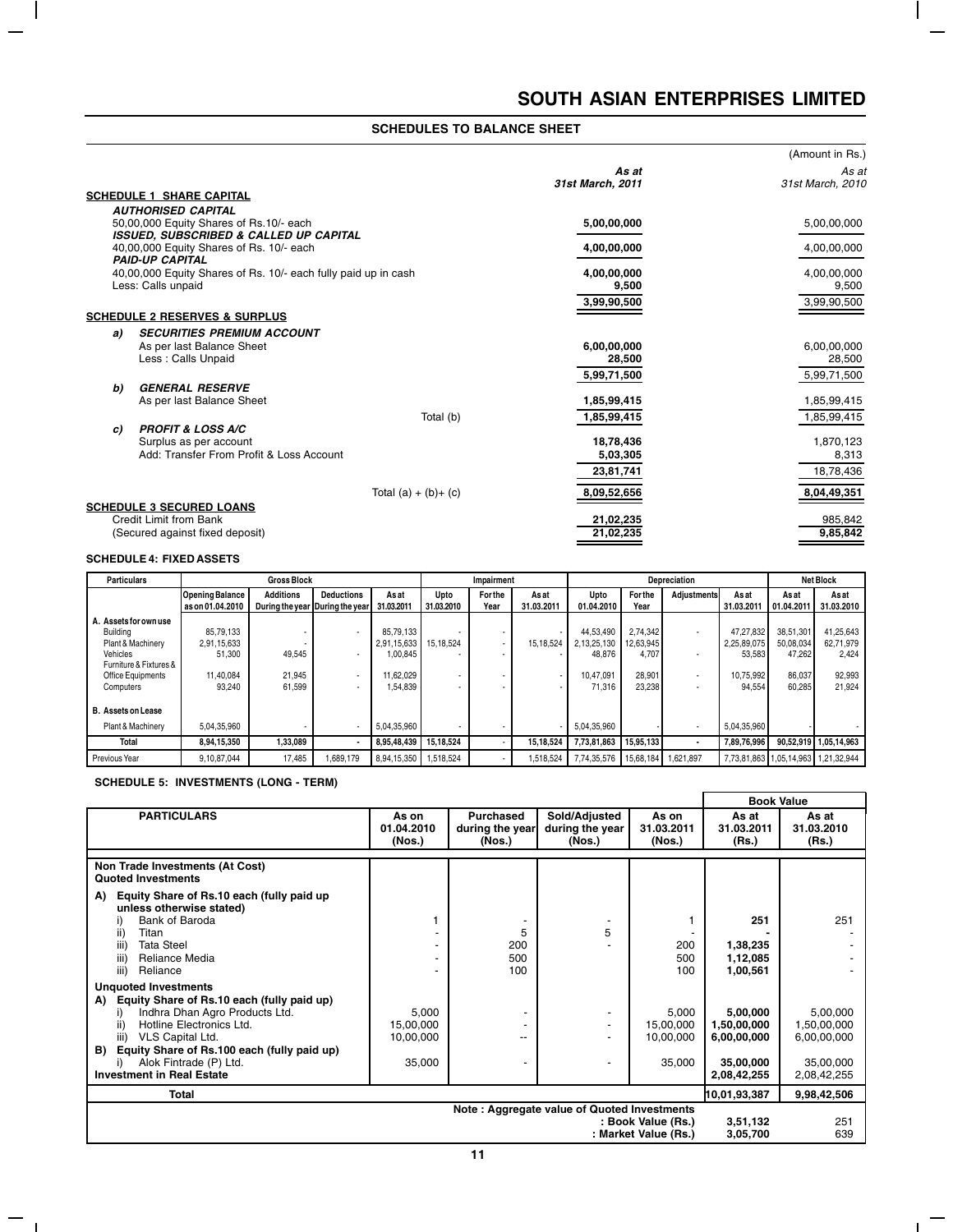$\overline{\phantom{a}}$ 

 $\overline{1}$  –

|                                            | Schedules to Balance Sheet (Cont'd.)                                                    |           | (Amount in Rs.)<br>As at  |             |                  |
|--------------------------------------------|-----------------------------------------------------------------------------------------|-----------|---------------------------|-------------|------------------|
|                                            |                                                                                         |           | As at<br>31st March, 2011 |             | 31st March, 2010 |
|                                            | <b>SCHEDULE 6 CURRENT ASSETS, LOANS &amp; ADVANCES</b>                                  |           |                           |             |                  |
|                                            | <b>CURRENT ASSETS</b>                                                                   |           |                           |             |                  |
|                                            | Inventories                                                                             |           |                           |             |                  |
| a)                                         | <b>Trading Goods</b>                                                                    | 45,50,605 |                           | 33, 37, 234 |                  |
| b)                                         | Music Album                                                                             | 1         |                           | 13,26,000   |                  |
|                                            | <b>Sundry Debtors</b>                                                                   |           | 45,50,606                 |             | 46,63,234        |
|                                            | (Unsecured, considered good)                                                            |           |                           |             |                  |
| a.                                         | Debts outstanding for a period exceeding six months                                     | 1,77,355  |                           | 1,39,947    |                  |
| b.                                         | <b>Other Debts</b>                                                                      | 35,77,015 |                           | 19,08,437   |                  |
|                                            |                                                                                         |           | 37,54,370                 |             | 20,48,384        |
|                                            | Cash & Bank Balances                                                                    |           |                           |             |                  |
| a.                                         | Cash in hand                                                                            | 90,348    |                           | 1,16,664    |                  |
| b.                                         | <b>Balance with Banks</b>                                                               |           |                           |             |                  |
|                                            | In Current Accounts                                                                     | 2,33,859  |                           | 8,41,180    |                  |
|                                            | In Fixed Deposits                                                                       | 88,50,000 | 91,74,207                 | 88,50,000   | 98,07,844        |
|                                            | <b>LOANS AND ADVANCES</b>                                                               |           |                           |             |                  |
|                                            | (Unsecured considered good)                                                             |           |                           |             |                  |
|                                            | Advances recoverable in cash or kind for which value to be received.                    | 30,90,491 |                           | 15,89,715   |                  |
| Less: Provisions made for doubtful advance |                                                                                         | 5,00,000  |                           | 5,00,000    |                  |
|                                            |                                                                                         |           |                           |             |                  |
|                                            |                                                                                         | 25,90,491 |                           | 10,89,715   |                  |
|                                            | Prepaid Taxes: Advance Tax/FBT                                                          |           |                           | 3,900       |                  |
|                                            | <b>Tax Deducted at Source</b>                                                           | 1,88,251  | 27,78,742                 | 5,13,532    | 16,07,147        |
|                                            |                                                                                         |           |                           |             |                  |
|                                            | <b>Total</b>                                                                            |           | 2,02,57,925               |             | 1,81,26,609      |
|                                            | <b>SCHEDULE 7 CURRENT LIABILITIES &amp; PROVISIONS</b>                                  |           |                           |             |                  |
|                                            |                                                                                         |           |                           |             |                  |
| А.                                         | <b>CURRENT LIABILITIES</b>                                                              |           | 19,84,644                 |             |                  |
|                                            | <b>Sundry Creditors</b><br>1.<br>(Total outstanding dues of creditors, SSI Units - Nil) |           |                           |             | 27,29,734        |
|                                            | 2.<br><b>Advances From Customers</b>                                                    |           | 127,158                   |             | 179,002          |
|                                            | 3.<br><b>Other Liabilities</b>                                                          |           | 14,30,218                 |             | 11,97,496        |
|                                            | 4.<br><b>Security Deposits</b>                                                          |           | 77,000                    |             | 68,250           |
|                                            | Total of (A)                                                                            |           | 36,19,020                 |             | 41,74,482        |
| В.                                         | <b>PROVISIONS</b>                                                                       |           |                           |             |                  |
|                                            | Provision for Taxation<br>1.                                                            |           | 8,45,000                  |             | 4,91,688         |
|                                            | 2.<br><b>Provision for Leave Encashment</b>                                             |           | 61,216                    |             | 90,539           |
|                                            |                                                                                         |           |                           |             |                  |
|                                            | Total of (B)                                                                            |           | 9,06,216                  |             | 5,82,227         |
|                                            | Total $(A)+(B)$                                                                         |           | 45,25,236                 |             | 47,56,709        |
|                                            |                                                                                         |           |                           |             |                  |

# **SCHEDULES TO PROFIT & LOSS ACCOUNT**

 $\mathbf{I}$ 

 $=$   $+$ 

÷.

|                                                                    |                                  | (Amount in Rs.)                        |
|--------------------------------------------------------------------|----------------------------------|----------------------------------------|
|                                                                    | For the year<br>31st March, 2011 | For the year ended<br>31st March, 2010 |
| <b>SCHEDULE 8 OTHER INCOME</b>                                     |                                  |                                        |
| Interest on Fixed Deposit (Gross)                                  | 6,89,702                         | 749,237                                |
| (Tax deducted at source - Rs.68,970/- Previous Year Rs.4,69,288/-) |                                  |                                        |
| Profit on Sale of Assets                                           |                                  | 160,478                                |
| Miscellaneous Income                                               | 3,627                            | 3,009                                  |
| Unspent Liabilites/ Unclaimed Balances Written Back                | 29,323                           | 2,776                                  |
| Income from Installations, Erections and Supervision               | 4,63,270                         | 302,835                                |
|                                                                    | 11,85,922                        | 12,18,335                              |
| <b>SCHEDULE 9 EMPLOYEES' COST</b>                                  |                                  |                                        |
| <b>Salaries</b>                                                    | 23,68,168                        | 16,14,181                              |
| <b>Staff Amenities</b>                                             | 1,45,184                         | 1,47,184                               |
| Employer's Contribution to PF, ESI, Gratuity Fund etc.             | 2,74,365                         | 2,00,319                               |
|                                                                    | 27,87,717                        | 19,61,684                              |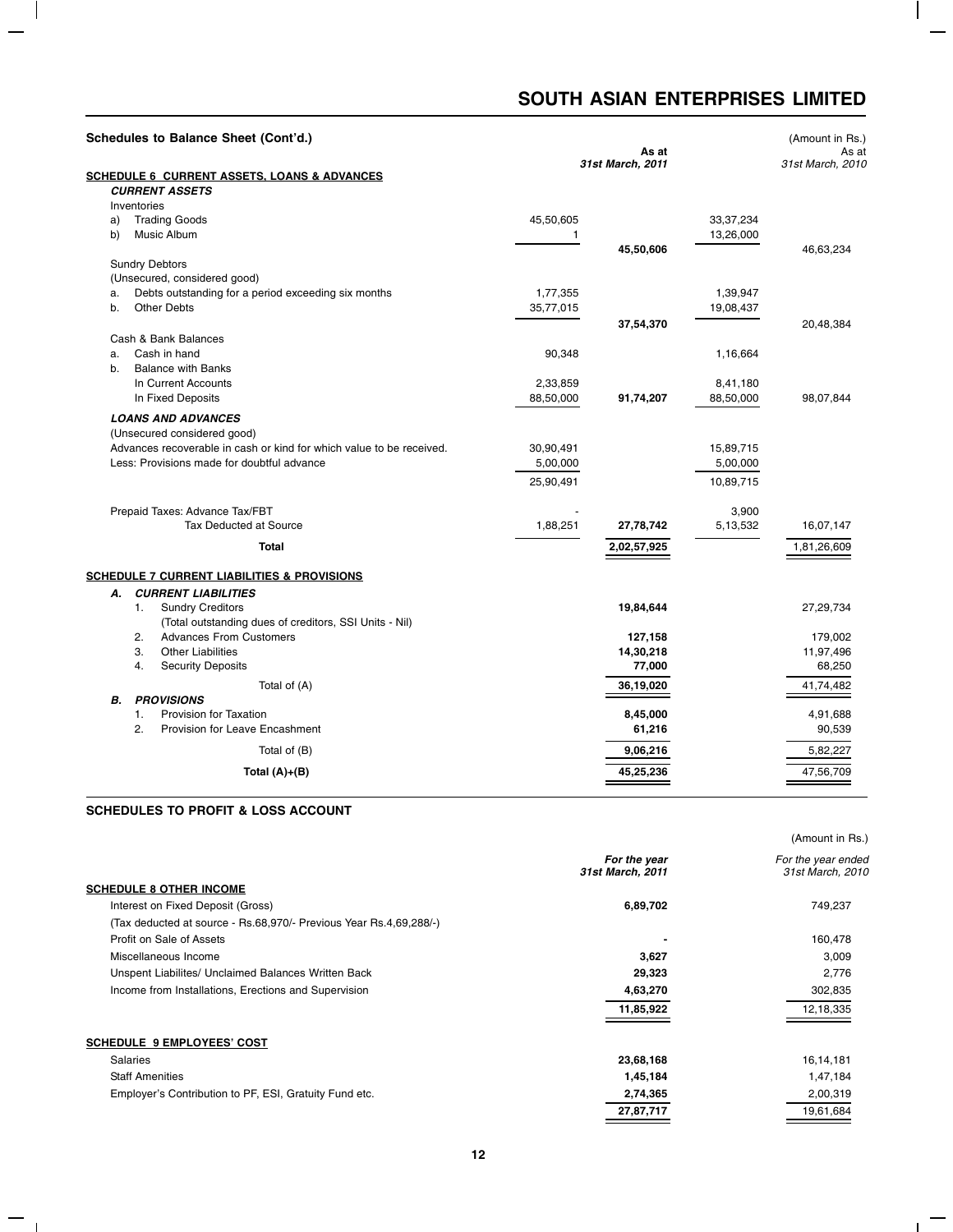(Amount in Rs.)

Schedules to Profit & Loss Account (Cont'd.)

| <b>SCHEDULE 10 OPERATING &amp; OTHER EXPENSES</b>                | For the year<br>31st March, 2011 | For the year ended<br>31st March, 2010 |
|------------------------------------------------------------------|----------------------------------|----------------------------------------|
| Cost of Food & Beverages Sold<br>Development Cost of Music Album | 2,29,517                         | 2,03,256                               |
| Power & Fuel                                                     | 4,00,136                         | 4,47,874                               |
| Repairs & Maintenance :                                          |                                  |                                        |
| <b>Building</b>                                                  | 910                              | 10,610                                 |
| Machinery                                                        | 74,566                           | 1,91,757                               |
| <b>Others</b>                                                    | 2,105                            | 3,691                                  |
|                                                                  | 77,581                           | 2,06,058                               |
| Lease Rent & Hire Charges                                        | 10,34,279                        | 10,93,867                              |
| Park Running & Maintenance                                       | 1,29,833                         | 1,53,232                               |
| Rent                                                             | 45,000                           | 45.000                                 |
| Rates & Taxes                                                    | 27,458                           | 31,604                                 |
| <b>Consultation &amp; Professional Charges</b>                   | 1,82,155                         | 11,76,686                              |
| Postage & Telephone                                              | 1,30,271                         | 1,19,557                               |
| Advertisement & Selling Expenses                                 | 4,83,737                         | 2,49,780                               |
| <b>Travelling Expenses</b>                                       | 5,31,002                         | 4,08,213                               |
| Directors' Sitting Fee                                           | 1,28,000                         | 1,24,000                               |
| <b>Remuneration to Auditors:</b>                                 |                                  |                                        |
| <b>Statutory Audit Fee</b><br><b>Tax Audit Fee</b>               | 16,545                           | 16,545                                 |
| Reimbursement of Expenses                                        | 8,273<br>17,050                  | 8,273<br>19,125                        |
|                                                                  | 41,868                           | 43.943                                 |
| <b>Insurance Charges</b>                                         | 7,848                            | 7,891                                  |
| <b>Bank Charges</b>                                              | 10,975                           | 6.099                                  |
| Miscellaneous Expenses                                           | 4,12,393                         | 2,62,419                               |
| Misc. Installation & Supervision Charges                         | 13,35,337                        | 3,40,305                               |
| <b>Bad Debts</b>                                                 | 3,05,910                         |                                        |
| Total                                                            |                                  |                                        |
|                                                                  | 55,13,300                        | 49,19,784                              |
| <b>SCHEDULE 11 (INCREASE)/ DECREASE IN STOCK</b>                 |                                  |                                        |
| Opening Stock of Trading Goods                                   | 33, 37, 234                      | 9,01,312                               |
| Opening Stock of Music Album                                     | 13,26,000                        | 1,326,000                              |
|                                                                  | 46,63,234                        | 22,27,312                              |
| Closing Stock of Trading Goods                                   | 45,50,605                        | 33, 37, 234                            |
| Closing Stock of Music Album                                     | 1                                | 13,26,000                              |
|                                                                  | 45,50,606                        | 46,63,234                              |
|                                                                  | 112,628                          | (2,435,922)                            |
|                                                                  |                                  |                                        |

# **SCHEDULE 12: NOTES TO ACCOUNTS**

#### **1. Significant Accounting Policies**

#### **a) General**

The accompanying financial statements have been prepared on historical cost convention and conform to the statutory provisions and practices prevailing in the country.

#### **b) Revenue recognition**

Items of income and expenditure are generally accounted for on accrual basis unless otherwise stated. Dividend income is accounted for on the basis of approval of the shareholders in their meeting.

### **c) Fixed assets**

- **i)** All the fixed assets including assets given on lease are stated at cost less accumulated depreciation.
- **ii)** Depreciation on own assets is provided on the straight line method at the rates and in the manner prescribed in Schedule-XIV of the Companies Act, 1956.
- **iii)** Depreciation on the assets given on lease is provided in consonance with the method recommended by the Institute of Chartered Accountants of India under which 100% of the cost of assets is depreciated over the primary lease period applying interest rate implicit in the lease on the outstanding balances of the lease advances to calculate the finance earnings for the year and difference between the lease rentals and finance earnings is accounted for as depreciation.
- **iv)** Depreciation on assets not exceeding Rs.5,000/- is provided for at 100%.

#### **d) Investments**

Investments are classified into long-term and current Investments. Longterm investments are stated at cost and income thereon is accounted for when accrued. The company follows 'FIFO method' for calculating the cost of each investment sold by the company for computing the profit or loss thereon. Provision for diminution in value of investments is made to recognize a decline other than temporary in nature.

#### **e) Inventory**

Inventories are valued at cost or net realisable value whichever is lower. Cost is arrived at on FIFO basis and comprises of cost of purchase, cost of conversion and other costs incurred in bringing them to their respective present location and condition.

# **f) Taxation**

- i) Deferred tax resulting from timing difference between book and taxable profit is accounted for using the tax rates and law that have been enacted or substantively enacted as on the balance sheet date. The deferred tax asset is recognized only to the extent that there is a virtual certainty that there would be adequate future taxable income against which such deferred tax assets can be realized. The deferred tax liability is recognized on having a reasonable certainty for crystallization of the same.
- ii) Provision for taxation is made on the basis of the taxable profits computed for the current accounting period in accordance with the Income Tax Act, 1961.

#### **g) Employees Benefits (In accordance with AS- 15)**

i) Defined Contribution Plans

● Provident Fund- The Company contributes to Regional Provident Fund on behalf of its employees and above contributions are expensed to Profit & Loss Account.

#### ii) Defined Benefit Plans

- Gratuity The Company makes contribution to scheme managed by LIC to discharge liabilities to the employees.
- Leave Encashment- Provision for un-availed Leave Benefits payable to employees as per scheme of the Company is made on the basis of actuarial valuation.
- iii) Short Term Employees Benefits

Short Term Employees Benefits are recognized as an expense as per the Company's scheme based on expected obligation on undiscounted basis.

#### **h) Impairment Loss**

Impairment loss is provided to the extent the carrying amount of assets exceeds their recoverable amounts. Recoverable amount is the higher of an asset's net selling price and it's value in use. Value in use is the present value of estimated future cash flows expected to arise from the continuing use of the asset and from its disposal at the end of its useful life. Net selling price is the amount attainable from sale of the asset in an arm's length transaction between knowledgeable, willing parties, less the costs of disposal.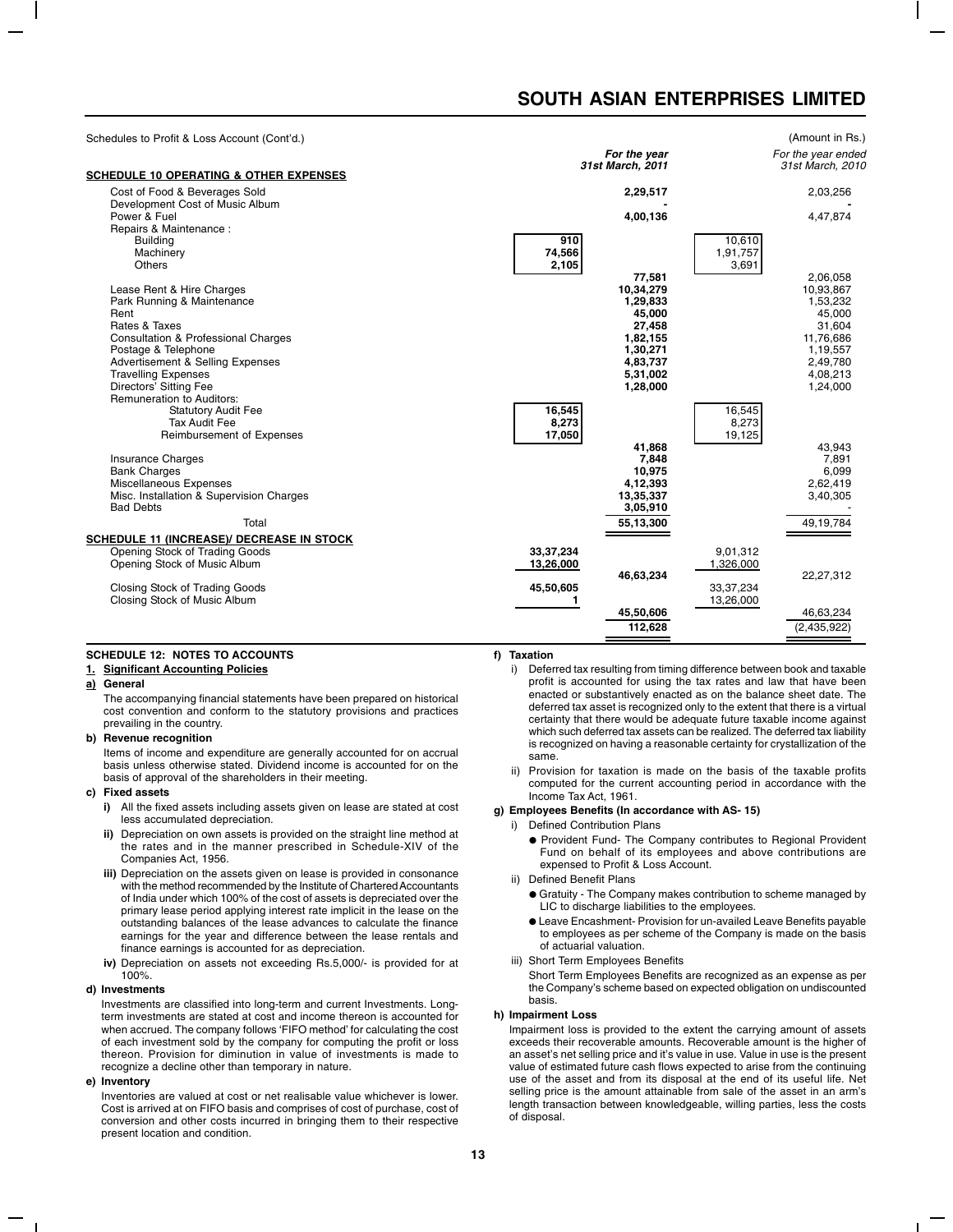# **2. Notes to Accounts:**

# **i) Contingent liabilities**

Estimated amount of contracts remaining to be executed on capital account and not provided for Rs. Nil (Previous Year Rs. Nil). Counter Guarantee given against Bank Guarantees – Rs.6,43,000/-

(Previous Year- Rs.1,25,000/-)

### **ii) Related Party Disclosure**

Related Party disclosures as required under Accounting Standard AS-18 on "Related Party Disclosures" issued by the Institute of Chartered Accountants of India are given below:

Key Managerial Personnel: - Shri. T. B Gupta (Managing Director) and Smt. Usha Gupta (Wife of Shri. T. B. Gupta) Details of transactions:

| S.<br>No | <b>Name of Party</b>              | <b>Transaction</b>                           |
|----------|-----------------------------------|----------------------------------------------|
|          |                                   | Dr. (Rs.)                                    |
|          | Remuneration to Managing Director | Rs. 3,72,000/-<br>(Previous year- 2,40,000)- |

### **iii) Earning Per Share**

| Calculation of EPS (Basic and Diluted) |                                 |                                                         |  |  |
|----------------------------------------|---------------------------------|---------------------------------------------------------|--|--|
| <b>Particulars</b>                     | <b>Equivalent No. of Shares</b> |                                                         |  |  |
|                                        |                                 | Year ended 31st March, 2011 Year ended 31st March, 2010 |  |  |
| <b>Basic and Diluted</b>               |                                 |                                                         |  |  |
| <b>Total Shares Outstanding</b>        | 40.00.000                       | 40.00.000                                               |  |  |
| <b>Profit after Taxes</b>              | Rs.5.03.305/-                   | Rs.8.313/-                                              |  |  |
| <b>EPS</b>                             | Rs. 0.13                        | Rs. (0.00)                                              |  |  |

#### **iv) Remuneration**

**a) Managing Director:**

i) An amount aggregating to Rs.3,72,000/- (Previous Year - Rs.2,40,000) as remuneration has been paid to the Managing **Director** 

ii) Accommodation facility – Rs. Nil (Previous Year - Nil)

#### **v) Deferred Tax**

|                                          | As at      | <b>Current Year</b>         | As at     |
|------------------------------------------|------------|-----------------------------|-----------|
|                                          | 01.04.2010 | Charge/ (Credit) 31.03.2011 |           |
| a) Deferred Tax Liability on account of: |            |                             |           |
| Depreciation                             | 24,84,153  | (3,80,905)                  | 21,03,248 |
| Total (a)                                | 24,84,153  | (3,80,905)                  | 21,03,248 |
| b) Deferred Tax Assets on account of:    |            |                             |           |
| <b>Employee Benefits</b>                 | 27.977     | 12,833                      | 15.144    |
| Provision for Bad Debts                  | 1,54,500   | <b>NIL</b>                  | 1,54,500  |
| Total (b)                                | 1,82,477   | 12.833                      | 1,69,644  |
| Total (a-b)                              | 23,01,676  | (3,68,072)                  | 19,33,604 |

#### **vi) Segment Reporting**

 $\blacksquare$ 

|                                              |              | (Amount in Rs.) |
|----------------------------------------------|--------------|-----------------|
| <b>Particulars</b>                           | $2010 - 11$  | $2009 - 10$     |
| <b>Segment Revenue</b>                       |              |                 |
| Entertainment<br>a)                          | 40,95,944    | 39,50,271       |
| Trading<br>b)                                | 1,50,33,471  | 87,27,976       |
| Others<br>c)                                 | 7,22,652     | 9,15,500        |
| Total                                        | 1,98,52,067  | 1,35,93,747     |
| <b>Segment Results</b>                       |              |                 |
| Profit/ (Loss) before interest and tax       |              |                 |
| Entertainment<br>a)                          | (21,19,215)  | (35, 24, 133)   |
| Trading<br>b)                                | 21,66,472    | 27,26,938       |
| Others<br>c)                                 | 7,22,652     | 9,15,500        |
| Total Profit/ (Loss) before interest and tax | 7,69,909     | 1,18,305        |
| Less: Interest                               | 1,52,216     | 35,852          |
| Other Un-allocable expenditure net off       |              |                 |
| Net Profit before Tax                        | 6,17,693     | 82,453          |
| Less: Taxes                                  | 1,14,388     | 74,140          |
| Net Profit after Tax                         | 5,03,305     | 8,313           |
| <b>Segment Assets</b>                        |              |                 |
| Entertainment<br>a)                          | 2,01,81,076  | 2,29,52,440     |
| Trading<br>b)                                | 91,29,768    | 56,89,129       |
| Others<br>c)                                 | 10,01,93,387 | 9,98,42,506     |
| <b>Total Assets</b>                          | 12,95,04,231 | 12,84,84,075    |
| <b>Segment Liabilities</b>                   |              |                 |
| Entertainment<br>a)                          | 21,89,926    | 19,61,464       |
| Trading<br>b)                                | 38,75,545    | 35,31,087       |
| <b>Others</b><br>c)                          | 5,62,000     | 2,50,000        |
| <b>Total Liabilities</b>                     | 66,27,471    | 57,42,551       |

**vii)** The management has technically appraised the recoverable amount of the cash generating assets being used at its amusement parks and is of the opinion that considering the future cash flow expected to arise, impairment loss of Rs.15,18,524/- on assets as provided for in the books in previous year as required by the Accounting Standard -28 on "Impairment on Assets" issued by the Institute of Chartered Accountants of India (ICAI) is sufficient and no further provision is required.

**viii)**There is no amount due and payable to any enterprises covered under the Micro, Small and Medium Enterprises Development Act, 2006, at the end of the financial Year.

**ix)** Disclosures pursuant to Accounting Standard (AS) 15 (revised)-

### **Defined Benefit Plans**

**a) Long Term Compensated Absences as per actuarial valuation as on 31.03.2011** Amount in Rs.

|                                          |                 |                 |             | סח ווו ווושטוור |
|------------------------------------------|-----------------|-----------------|-------------|-----------------|
| <b>Actuarial Assumptions</b>             | Gratuity        | Gratuity        | Leave       | Leave           |
|                                          | As at March 31. | As at March 31. | Encashment  | Encashment      |
|                                          | 2011            | 2010            | As at March | As at March     |
|                                          |                 |                 | 31, 2011    | 31, 2010        |
|                                          | 8%              | 8%              | 8.5%        | 8%              |
| Discount rate (per annum)                |                 |                 | 5%          |                 |
| Future salary increase                   | 6%              | 6%              |             | 5%              |
| Expected rate of return on plan assets   |                 |                 | NA          | NA              |
| Mortality                                |                 |                 | LIC 94-96   | LIC 94-96       |
|                                          |                 |                 | Ultimate    | Ultimate        |
| I. Expenses recognized in profit and     |                 |                 |             |                 |
| loss account                             |                 |                 |             |                 |
| Current service cost                     | 41.006          | 46.894          | 4.530       | 6.383           |
| Interest cost                            | 56,090          | 51,193          | 7,675       | 7,445           |
| Expected return on plan assets           | (64, 956)       | (56, 873)       |             |                 |
| Net actuarial loss/ (gain) recognized    | (10, 795)       | (23, 541)       | (41,528)    | (16, 604)       |
| in the year                              |                 |                 |             |                 |
| Net expenses recognized                  | 21,345          | 17,673          | (29, 323)   | (2,776)         |
| II. Net liability/(assets) recognized in |                 |                 |             |                 |
| the balance sheet at the year end        |                 |                 |             |                 |
| Present value of obligation at the       | 6,48,678        | 7,01,129        | 61,216      | 90,539          |
|                                          |                 |                 |             |                 |
| end of period                            |                 |                 |             |                 |
| Fair value of the plan asset at the      | 7,65,495        | 6,88,156        |             |                 |
| end of period                            |                 |                 |             |                 |
| Funded status [(surplus/(deficit)]       | 1,16,817        | (12, 973)       | (61, 216)   | (90, 539)       |
| Net asset/(liability) as at              | 1,16,817        | (12, 973)       | (61, 216)   | (90, 539)       |
| 31st March, 2011                         |                 |                 |             |                 |
| III. Change in present value of          |                 |                 |             |                 |
| obligation during the year               |                 |                 |             |                 |
| Present value of obligation at the       |                 |                 |             |                 |
| beginning of period                      | 7,01,129        | 6,39,910        | 90.539      | 93,315          |
| Current service cost                     | 41.006          | 46.894          | 4,530       | 6,383           |
| Interest cost                            | 56.090          | 51.193          | 7,675       | 7,445           |
| Benefits paid                            | (41, 596)       | (13, 327)       |             |                 |
| Actuarial loss/ (gain) on obligations    | (1,07,951)      | (23, 541)       | (41, 528)   | (16, 604)       |
| Present value of obligation at the       |                 |                 |             |                 |
| year end                                 | 6,48,678        | 7,01,129        | 61,216      | 90,539          |
| IV. Change in present value of fair      |                 |                 |             |                 |
| value of plan assets                     |                 |                 |             |                 |
| Fair value of plan assets as at the      |                 |                 |             |                 |
| beginning of period                      | 6,88,156        | 6,08,460        |             |                 |
| Expected return on plan assets           | 64,956          | 56,873          |             |                 |
| Contributions                            |                 |                 |             |                 |
|                                          | 53,979          | 36,150          |             |                 |
| Benefits paid                            | (41, 596)       | (13, 327)       |             |                 |
| Actuarial loss/ (gain)                   |                 |                 |             |                 |
| Fair value of plan assets at the         |                 |                 |             |                 |
| year end                                 | 7,65,495        | 6,88,156        |             |                 |

**x)** Additional information pursuant to paragraph 3,4C and 4D of Part- II of Schedule VI of the Companies Act, 1956.

| Goods                                    | Unit<br><b>Opening Stock</b> |               |                         | <b>Purchases</b> |                            | Turnover        |                              | <b>Closing Stock</b> |                            |
|------------------------------------------|------------------------------|---------------|-------------------------|------------------|----------------------------|-----------------|------------------------------|----------------------|----------------------------|
|                                          |                              | Qty           | Value<br>(Rs)           | Qty              | Value<br>(Rs)              | Qty             | Value<br>(Rs)                | Qty                  | Value<br>(Rs)              |
| <b>Lightning Pro-</b><br>tection Systems | Nos.                         | 3             | 1,31,580                | 43               | 36.63.390                  | 37              | 49.06.280                    | g                    | 10,89,900                  |
| (Previous Year)                          |                              | (4)           | (1, 46, 880)            | (15)             | (13, 86, 945)              | (16)            | (23, 68, 050)                | (3                   | (1, 31, 580)               |
| Earthing<br>Compound                     | Nos.                         | 1618          | 28.82.853               | 1352             | 25.55.361                  | 1460            | 48.52.263                    | 1510                 | 28.56.095                  |
| (Previous Year)                          |                              | (274)         | (5.89.495)              | (2860)           | (49, 18, 030)              | (1516)          | (45, 37, 689)                | (1618)               | (28, 82, 853)              |
| <b>Miscelleneous</b><br>(Previous Year)  | Nos.                         | 1080<br>(508) | 3.22.801<br>(1,64,937)  | 3408<br>(2, 101) | 28.54.629<br>(11.56, 737)  | 3317<br>(1,529) | 48.11.658<br>(15, 19, 402)   | 1171<br>(1.080)      | 6.04.610<br>(3,22,801)     |
| Total<br>(Previous Year)                 | ۰                            | 2701<br>(786) | 33.37.234<br>(9.01.312) | 4803<br>(4976)   | 90.73.380<br>(74, 61, 712) | 4814<br>(3061)  | 1.45.70.201<br>(84, 25, 141) | 2690<br>(2701        | 45,50,605<br>(33, 37, 234) |

**xi)** Previous year figures have been regrouped/ rescheduled wherever considered necessary.

**xii)**Schedules 1 to 12 form an integral part of Balance Sheet and Profit & Loss Account.

As per our report of even date<br>For **Anil Pariek & Garg Formes and the Board Chartered Accountants**<br>*Chartered Accountants*<br>(Firm Regn. No.01676C)

**H. K. Pariek T. B. Gupta P. K. Sharan S. C. Agarwal**<br>Partner Managing *Director Director Director* Partner Managing Director Director M. No. 70250

Place: New Delhi Date : 28th May, 2011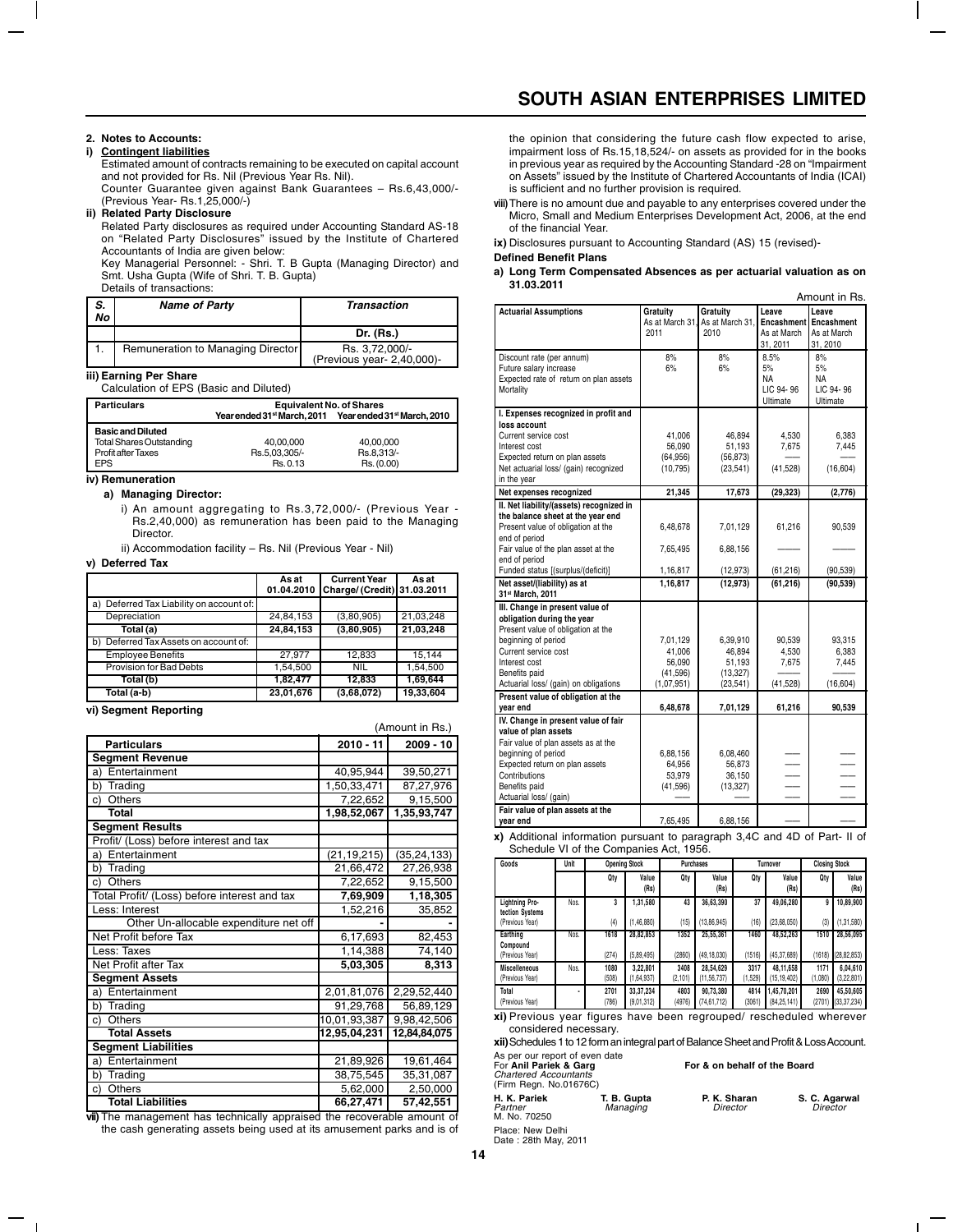$\overline{\phantom{a}}$ 

# **CASH FLOW STATEMENT FOR THE YEAR ENDED 31ST MARCH, 2011**

|                                                             |             |                                 |             | (Amount in Rs.)          |
|-------------------------------------------------------------|-------------|---------------------------------|-------------|--------------------------|
|                                                             |             | <b>Year Ended</b><br>31.03.2011 |             | Year Ended<br>31.03.2010 |
| A. Cash Flow from Operating Activities                      |             |                                 |             |                          |
| Net Profit before Tax and Extra-Ordinary items              |             | 617,693                         |             | 82,453                   |
| Adjustments for:-                                           |             |                                 |             |                          |
| Depreciation                                                | 1,595,133   |                                 | 1,568,184   |                          |
| Provision for Leave Encashment                              | (29, 323)   |                                 | (2,776)     |                          |
| Profit on sale of Fixed Assets                              |             |                                 | (160, 478)  |                          |
| Interest Income                                             | (689, 702)  |                                 | (749, 237)  |                          |
| Interest & Finance Charges                                  | 152,216     |                                 | 35,852      |                          |
|                                                             |             | 1,028,324                       |             | 691,545                  |
| <b>Operating Profit before Working Capital Changes</b>      |             | 1,646,017                       |             | 773.998                  |
| Adjusted for:                                               |             |                                 |             |                          |
| Inventories                                                 | 112,628     |                                 | (2,435,922) |                          |
| <b>Trade Payables</b>                                       | (555, 462)  |                                 | 228,346     |                          |
| Trade and Other Receivables                                 | (1,705,986) |                                 | (1,417,233) |                          |
| Loans and Advances                                          | (1,500,776) |                                 | 10,887,852  |                          |
|                                                             |             | (3,649,596)                     |             | 7,263,043                |
| <b>Cash Generated from Operations</b>                       |             | (2,003,579)                     |             | 8,037,041                |
| Less: Tax Adjustment                                        |             | 232,493                         |             | (481,580)                |
| <b>Cash Flow from Operating Activities</b>                  |             | (1,771,086)                     |             | 7,555,461                |
| <b>Prior Period Items</b>                                   |             | (32, 460)                       |             |                          |
| <b>Net Cash from Operating Activities</b>                   |             | (1,803,546)                     |             | 7,555,461                |
| <b>B.</b> Cash Flow from Investing Activities               |             |                                 |             |                          |
| Purchase of Investments (Net)                               |             | (350, 881)                      |             |                          |
| <b>Additions in Fixed Assets</b>                            |             | (133,089)                       |             | (17, 485)                |
| Sale of Fixed Assets                                        |             |                                 |             | 225,000                  |
| Interest Income                                             |             | 689,702                         |             | 749,237                  |
| Net Cash (used in)/ Generated from Investing Activities     |             | 205,732                         |             | 956,752                  |
|                                                             |             |                                 |             |                          |
| C. Cash Flow from Financing Activities                      |             |                                 |             |                          |
| Proceeds from borrowing                                     |             | 1,116,393                       |             | 985,842                  |
| Interest charges paid                                       |             | (152, 216)                      |             | (35, 852)                |
| Net Cash (used in)/ Generated from Financing Activities     |             | 964,177                         |             | 949,990                  |
| Net Increase/ (Decrease) in Cash & Cash Equivalents (A+B+C) |             | (633,637)                       |             | 9,462,203                |
| <b>Opening Balance of Cash &amp; Cash Equivalents</b>       |             | 9,807,844                       |             | 345,641                  |
| <b>Closing Balance of Cash &amp; Cash Equivalents</b>       |             | 9,174,207                       |             | 9,807,844                |
| As per our report of even date                              |             |                                 |             |                          |

**For Anil Pariek & Garg** Chartered Accountants (Firm Regn. No.01676C)

Partner M.No. 70250

 $\overline{\phantom{m}}$  $\sim 1$ 

 $\vert$ 

**H. K. Pariek**  Managing Director **Director** Director **Director** Director **Director** 

**For & on behalf of the Board**

**T. B. Gupta P. K. Sharan S. C. Agarwal** 

 $\mathbf{L}$ 

Place: New Delhi Date: 28th May, 2011